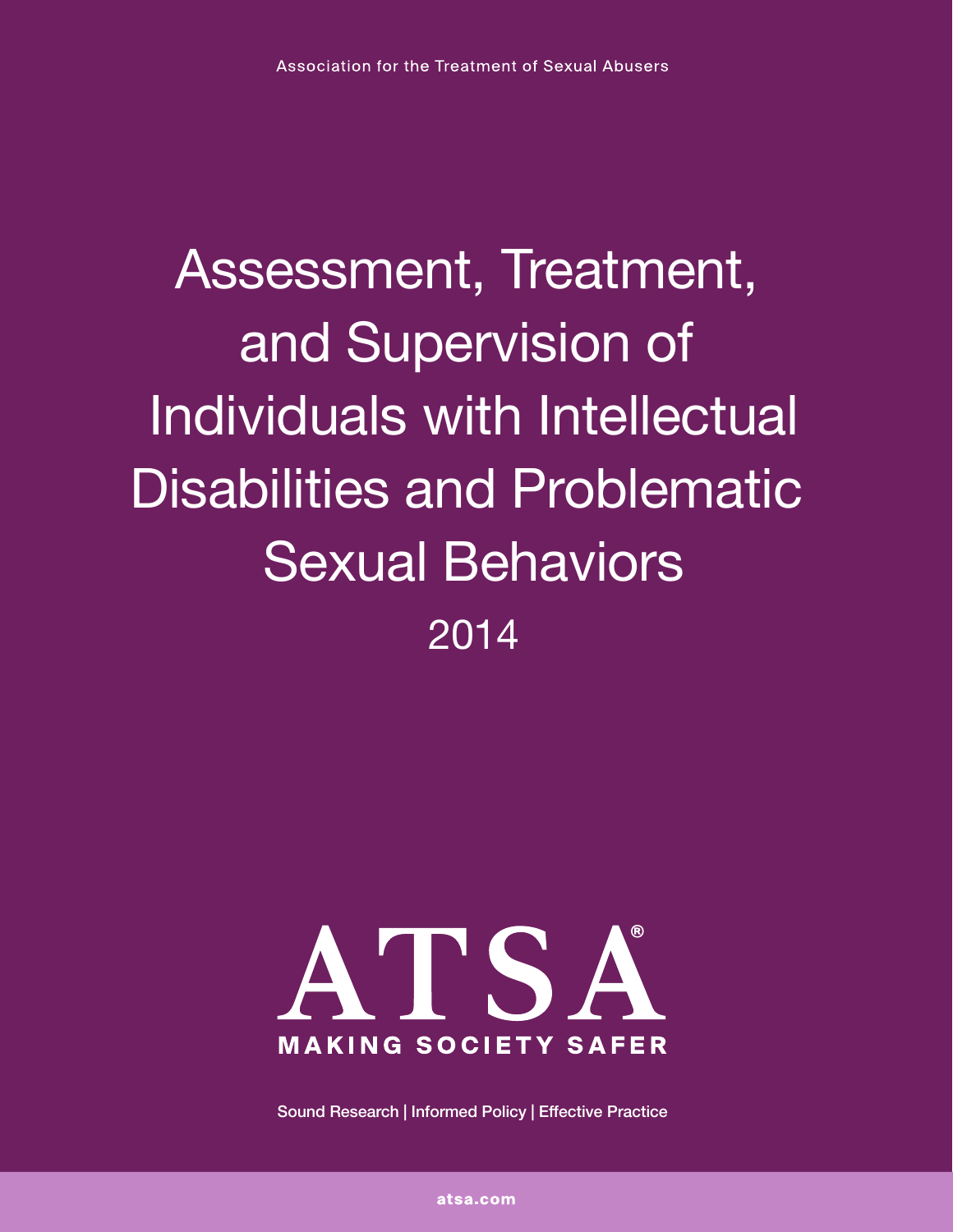## Assessment, Treatment, and Supervision of Individuals with Intellectual Disabilities and Problematic Sexual Behaviors

Association for the Treatment of Sexual Abusers 4900 S.W. Griffith Drive, Suite 274 Beaverton, Oregon 97005 Contact: (503) 643-1023 Web: www.atsa.com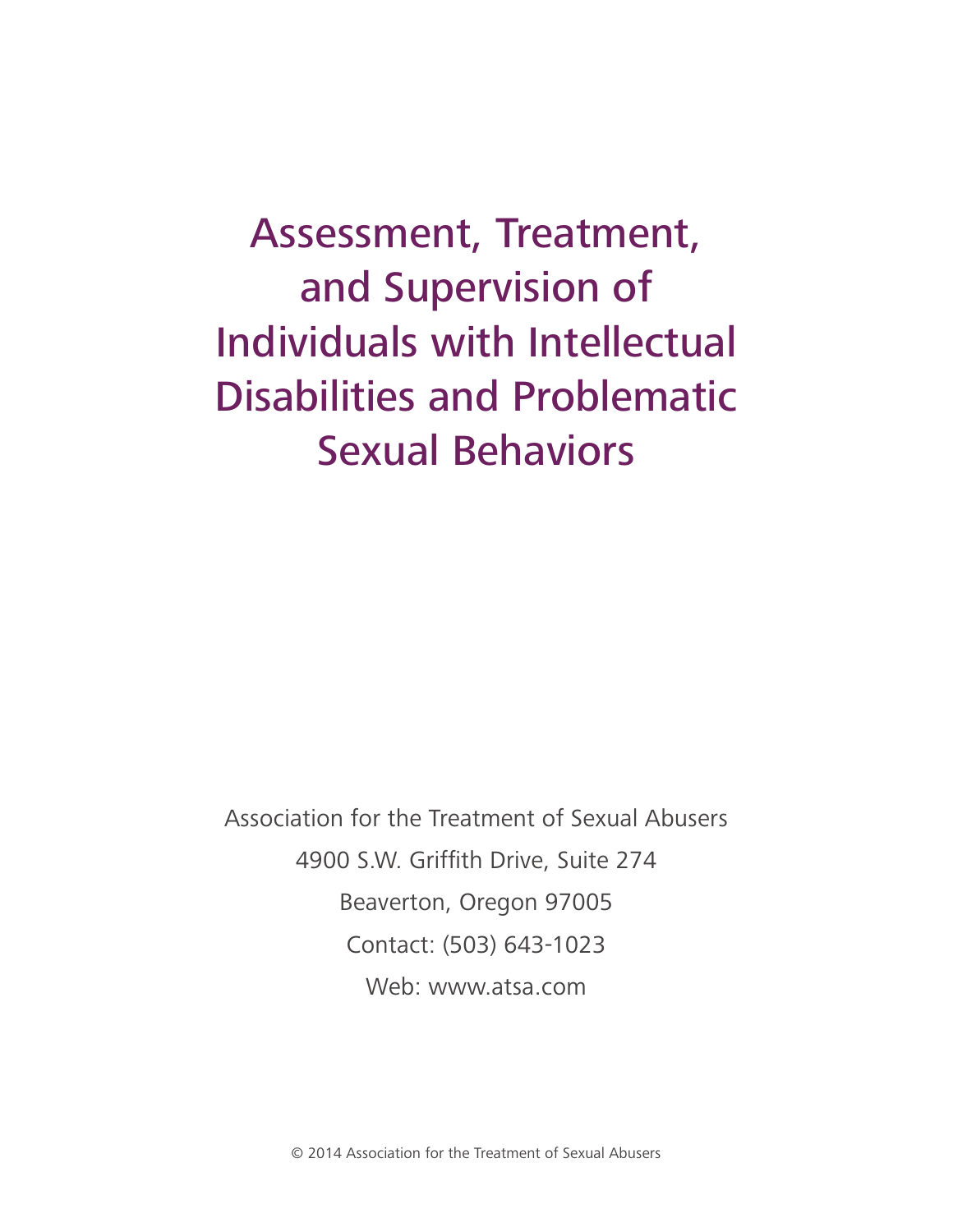The Association for the Treatment of Sexual Abusers is an international, multi-disciplinary organization dedicated to preventing sexual abuse. Through research, education, and shared learning ATSA promotes evidence-based practice, public policy, and community strategies that lead to the effective assessment, treatment, and management of individuals who have sexually abused or are at risk to abuse.

ATSA is an association of individuals from around the world committed to achieving a high level of professional excellence. ATSA promotes the philosophy that empirically based assessment, practice, management, and policy strategies will: enhance community safety, reduce sexual recidivism, protect victims and vulnerable populations, transform the lives of those caught in the web of sexual violence, and illuminate paths to prevent sexual abuse.

#### **Suggested Citation:**

Blasingame, G. D., Boer, D. P., Guidry, L., Haaven, J., & Wilson, R. J. (2014). *Assessment, treatment, and supervision of individuals with intellectual disabilities and problematic sexual behaviors.* Beaverton, OR: Association for the Treatment of Sexual Abusers. Available from www.atsa.com.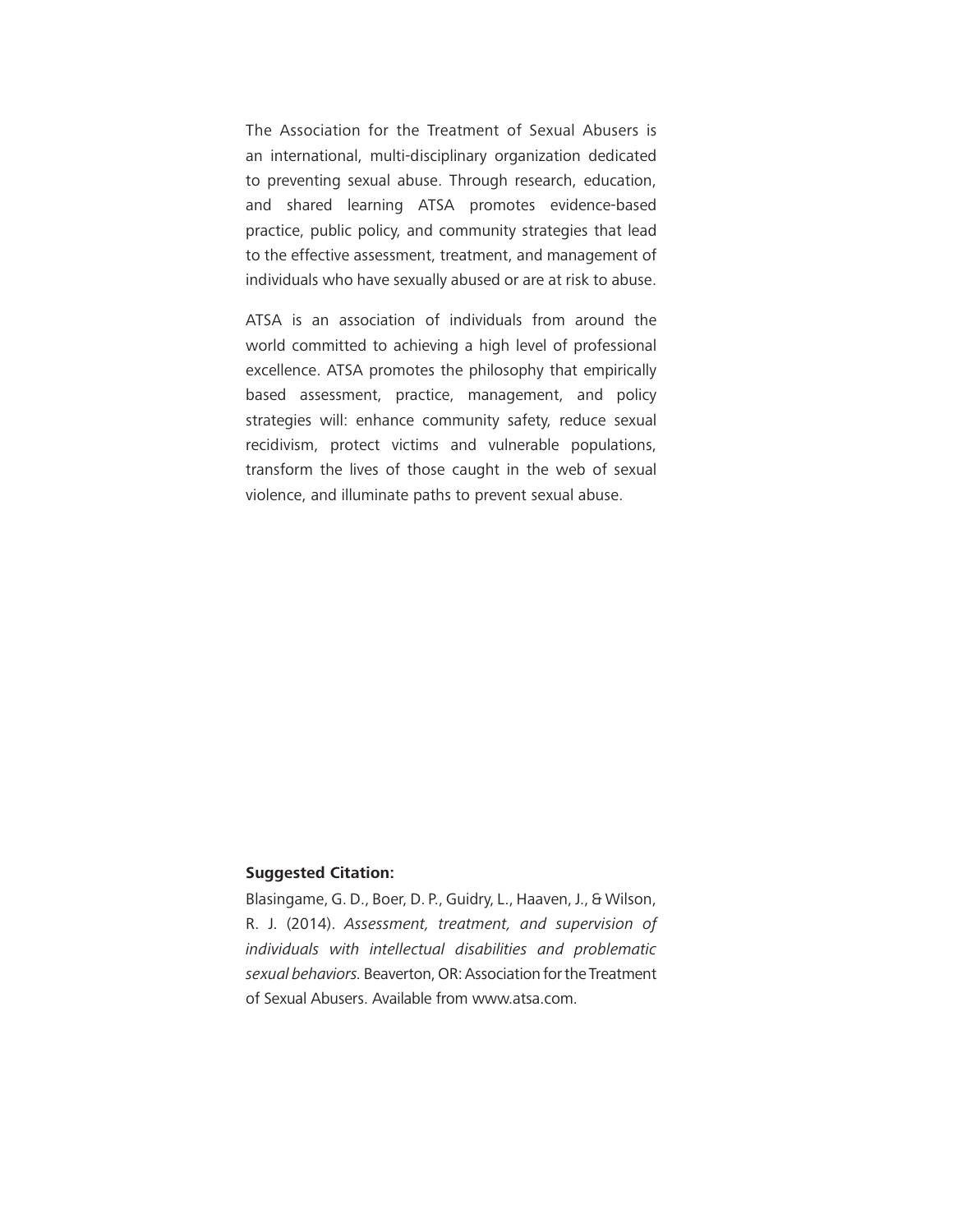## **EXECUTIVE SUMMARY**

Professionals providing treatment, supervision, and management to adult persons who have sexually offended recognize the unique needs of those individuals who have concomitant intellectual disabilities and problematic sexual behaviors (IDPSB). Problematic sexual behaviors are defined in this context as sexually offensive conduct that places either the client or others at risk for harm or social prejudice. The prevalence of persons with IDPSB varies between studies, but the results suggest that persons with IDPSB are over-represented in the criminal justice system. As a result, many practitioners providing assessment and treatment services to adults who have committed sexual offenses will at some point encounter persons with IDPSB. In this document, the following areas related to persons with IDPSB are explored:

- • Standardized assessment
- Promising and effective treatment interventions
- Specialized supervision considerations.

#### **Standardized Assessment for Persons with IDPSB**

Policy and practice guidelines are emergent regarding persons who have sexually abused. In particular, issues remain with respect to best practices in the assessment, treatment, and case management of adults with IDPSB. In order to accurately provide treatment for this population, a comprehensive assessment is required specific to the individualized needs of clients, including an identification of risk factors. Problems have been noted in cases where standardized assessment measures originally designed for persons who are not intellectually disabled are used with persons with IDPSB. This document provides suggestions regarding appropriate assessment strategies—including risk assessment instruments—and emphasizes the necessity of proper identification of intellectual disability status. Failure to accurately identify deficits in cognitive abilities serves to decrease the potential for accurate assessment and, hence, effective case management.

#### **Promising and Effective Treatment Interventions for Persons with IDPSB**

Research has suggested that treatment for persons who have sexually abused can decrease sexual offense recidivism (Hanson, Bourgon, Helmus, & Hodgson, 2009; Lösel & Schmucker, 2005). However, in order for treatment to be effective, it must be individualized to meet the needs of the client, and no one treatment model meets the needs of all persons with IDPSB. This paper addresses the problems inherent in some of the more popular treatment models, most of which were developed primarily for clients who are not intellectually disabled. In addition, this paper offers suggestions regarding treatment modifications applicable to adult persons with IDPSB.

#### **Specialized Supervision Considerations for Persons with IDPSB**

Persons with IDPSB often receive community support services through local developmental disabilities agencies for adults. Yet, professionals who work with clients who have intellectual disabilities often do not possess knowledge or expertise related to sexually problematic behavior. Appropriate supervision and case management require cooperation and collaboration between the criminal justice system and social service entities. This document discusses two aspects of effective work with persons with IDPSB: chaperone training and the use of standardized risk assessment measures.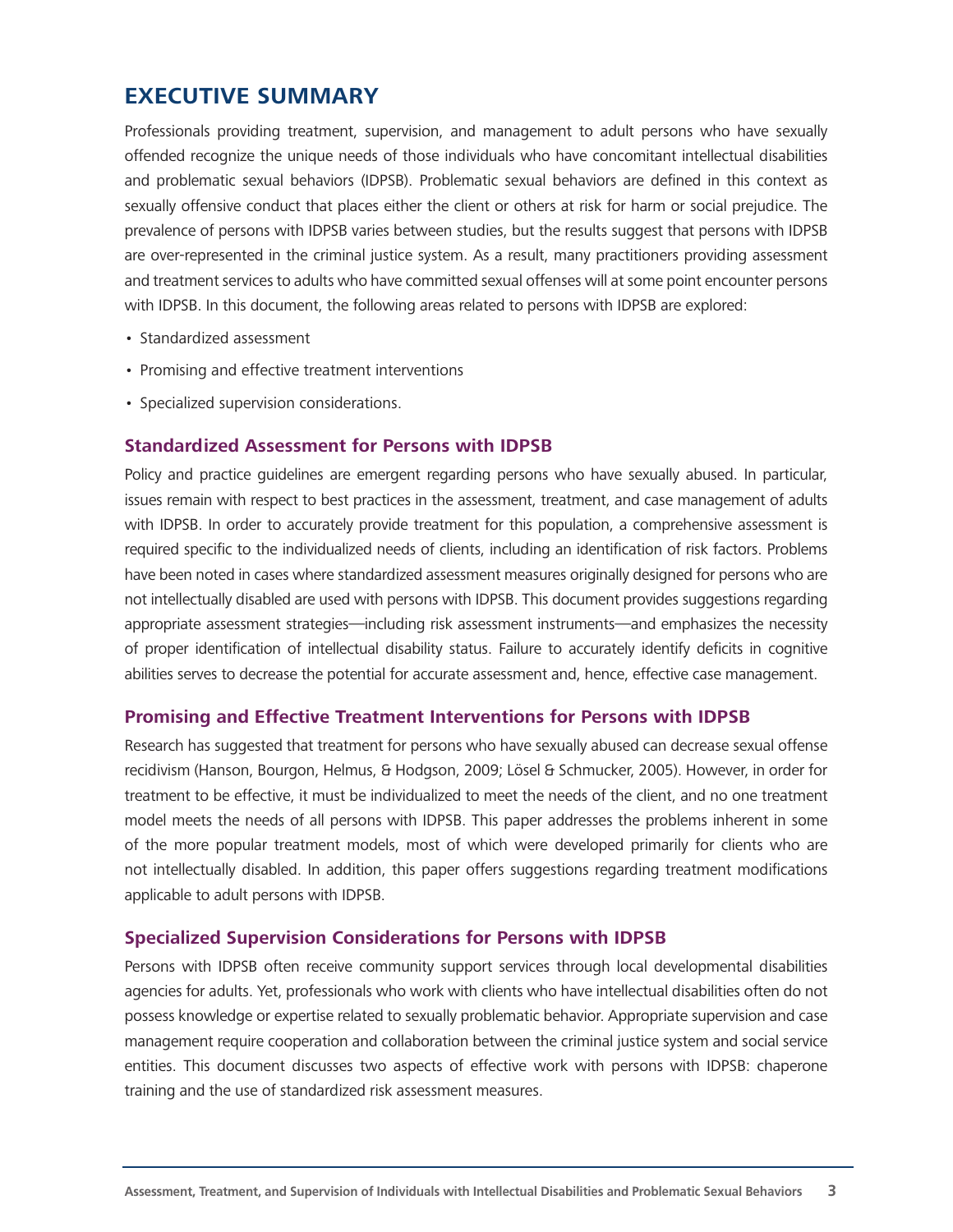#### **Authors**

Gerry D. Blasingame, PsyD, Training Development and Consultation, Redding, CA

Douglas P. Boer, PhD., University of Canberra, Australia

Laurie Guidry, PsyD, Psychological Consulting, Training and Assessment, Montague, MA

James Haaven, MA, Private Practice, Portland, OR

Robin J. Wilson, PhD., ABPP, Wilson Psychological Services LLC, Sarasota, FL, and McMaster University, Hamilton, ON

#### **Review Committee**

Diana Garza Louis, MEd, Rio Grande Counseling Center, Austin, TX, Committee Chair

Dave Hingsburger, MEd, Director of Clinical and Educational Services, Vita Community Living Services, Toronto, ON

Christopher Lobanov-Rostovsky, MSW, Colorado Division of Criminal Justice, Lakewood, CO

Tyffani Monford Dent, PsyD, Monford Dent Consulting & Psychological Services LLC, Maple Heights, OH

Anita Schlank, PhD., ABPP, Virginia Center for Behavioral Rehabilitation, Burkeville, VA

Maia Christopher, Executive Director, Association for the Treatment of Sexual Abusers, Beaverton, OR

#### **Education & Training Committee Members**

Julie Brovko, Student Member, University of New Mexico, Albuquerque, NM

Danielle A. Harris, PhD, San Jose State University, Palo Alto, CA

Lindsay Holbein, MA, Northern Virginia Mental Health Institute, Falls Church, VA

Nicholas Newstrom, MA, Minnesota Board of Marriage and Family Therapy, Minneapolis, MN

Michael D. Thompson, PsyD, Private Practice, Minneapolis, MN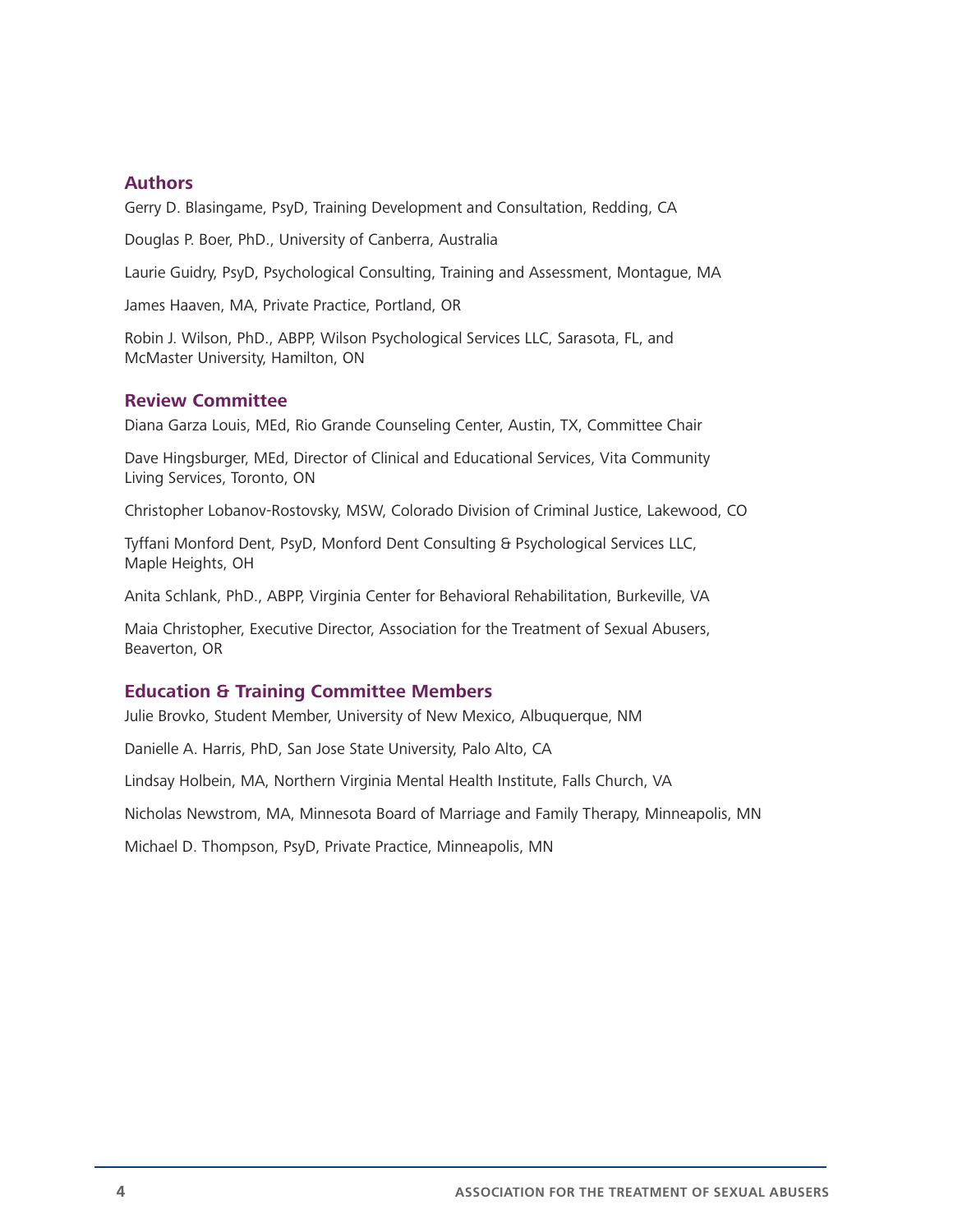## **Assessment, Treatment, and Supervision of Individuals with Intellectual Disabilities and Problematic Sexual Behaviors**

Gerry D. Blasingame, Douglas P. Boer, Laurie Guidry, James Haaven, and Robin J. Wilson

## **INTRODUCTION**

The assessment and treatment of persons with intellectual disabilities and problematic sexual behaviors (IDPSB) is part of the overall scope of practice for members of ATSA who work with individuals adjudicated for the commitment of sexual crimes, as well as those persons who have not been adjudicated but who are receiving treatment or services for their sexual behavior problems. This introduction will briefly outline the various sections of the informational packet, as well as introduce the overall topic of the assessment and treatment of persons with IDPSB. In the context of this review, problematic sexual behaviors are those in which inappropriate, maladaptive, or dysfunctional sexual conduct places the client or others at risk for harm.

Persons with IDPSB who become involved with the criminal justice system experience a variety of disadvantages compared to persons with problematic sexual behaviors who do not have intellectual disabilities (ID), including social isolation, greater incidence of mental illness, and higher than average exposure to poverty (Hayes, 2012). In addition, a number of studies have shown that persons with ID have low levels of knowledge about sexuality (see Lunsky, Frijters, Griffiths, Watson, & Williston, 2007) and experience greater problems negotiating consent for sexual interactions than persons without ID (although these issues can improve with appropriate interventions—see Dukes & McGuire, 2009). Persons with ID who live in institutional settings may have their sexual rights diminished by policies or practices (see Aunos & Feldman, 2002) that often differ from prison, civil commitment, and community settings for reasons that may involve protection of the person with ID from others or vice versa. Aunos and Feldman (2002) noted in their review that disapproval of intimacy among persons with ID increased with greater degrees of intimacy between clients. It is commonly known that sexual interactions between persons with IDPSB in some custodial settings may increase the likelihood of new restrictions, charges, or prosecution, especially where issues of consent are raised. Given the known difficulties of some persons with ID in terms of sexuality and establishing consent, sexual interactions between persons with IDPSB are frequently poorly considered (and understood) attempts to establish intimacy based on a desire for social acceptance and possibly friendship. The issues of "what is allowed" and why limits exist regarding sexual expression may require greater explanation so that persons with IDPSB will have a better understanding of what is expected of them with respect to sexual expression.

Some countries (e.g., Australia, Canada, the United States, and the United Kingdom) have established policies and practices regarding specialized treatment programs for persons with IDPSB, some of which were based on the seminal work of Haaven and colleagues (Haaven, Little, & Petre-Miller, 1990). Since that time, treatment programs for persons with IDPSB have been greatly expanded in terms of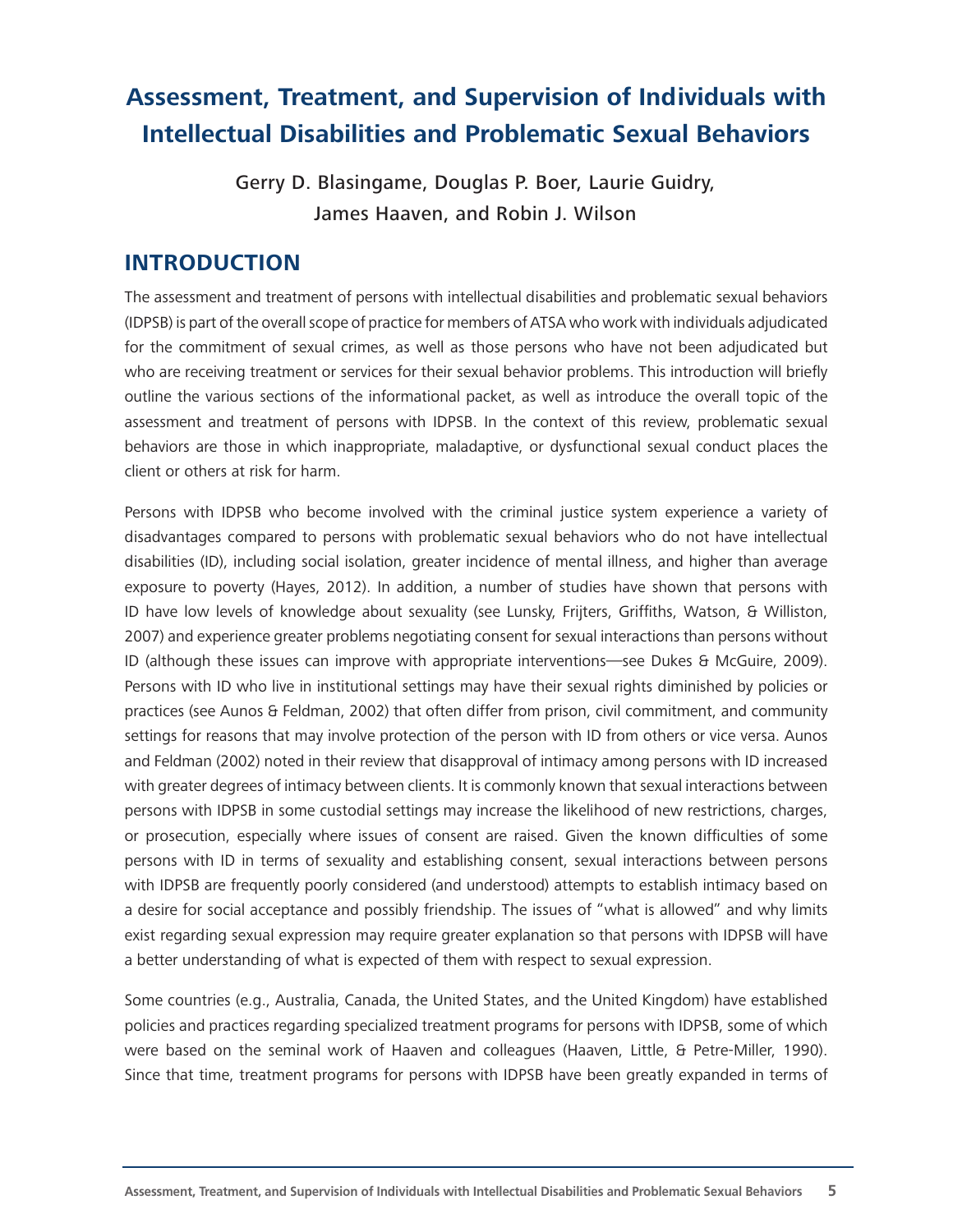theoretical and practical approaches, including cognitive-behavioral interventions (e.g., Blasingame, 2005), self-regulation applications of the relapse prevention model (e.g., Keeling, Rose, & Beech, 2006), and an integrative treatment workbook that incorporates current principles of effective treatment for persons who have sexually offended (e.g., relapse prevention and the Good Lives Model—see Lindsay, 2009). All or most of these programs adhere to aspects of the Risk-Need-Responsivity (RNR) model of Andrews and Bonta (2010) but, given that the risks, treatment needs, and learning styles of persons with IDPSB often differ markedly from those of persons without intellectual disabilities, additional modifications have been necessary.

A study by Jones (2007) noted that the overall international prevalence of persons with IDPSB can vary between 2% and 40% of the total number of persons with adjudicated sexual offense histories, depending on how ID is defined or measured. However, if one looks at standardized IQ testing methodologies, then the issue of prevalence becomes clearer, especially when we consider the apparent over-representation of persons with IDPSB in the criminal justice system. Taking into account the standard error of measurement of most standardized IQ tests, an individual generally needs to score two or more standard deviations below the mean of 100 IQ points to be eligible for a diagnosis of intellectual disability. Therefore, the normal distribution of IQ would suggest that less than 3% of all individuals would score 70 points or less on a standardized IQ test. The vast majority of prevalence studies of adjudicated persons with IDPSB offer percentages 10 to 15 times higher than that suggested by the normal distribution, again suggesting an overall over-representation of persons with IDPSB in the criminal justice system (Guay, Ouimet, & Proulx, 2005; Petersilia, 2000).

The development of tools for assessing treatment needs and risk has not evolved at the same pace as the development of treatment programs, but there are a number of developments detailed in this document. This informational packet will provide examples of "best practices" when working with persons with IDPSB, an area that may seem highly specialized to some practitioners. However, if one looks only at adjudicated persons with IDPSB, as noted above, it is estimated that up to a third or more of the total number of individuals with adjudicated sexual offense histories also have an intellectual disability (Jones, 2007). Hence, it is very likely that anyone working with persons convicted of sexual offenses will encounter persons with IDPSB at some point in the course of his or her work. Thus it is essential that practitioners be informed about effective assessment and treatment options for this unique group of clients to ensure that efforts to reduce reoffense risk are as effective as possible. Readers will notice that this document is, by its brevity, not all inclusive, but there are many resources noted in the body of this packet that will provide additional information to practitioners. It is beyond the scope of this informational packet to be exhaustive on any one topic, and this certainly may be said of each section herein. It is hoped that each section will pique readers' interest to the relevant issues in working with adult persons with intellectual disabilities and problematic sexual behavior, in addition to providing references and resources that will help enrich their knowledge and practice repertoire.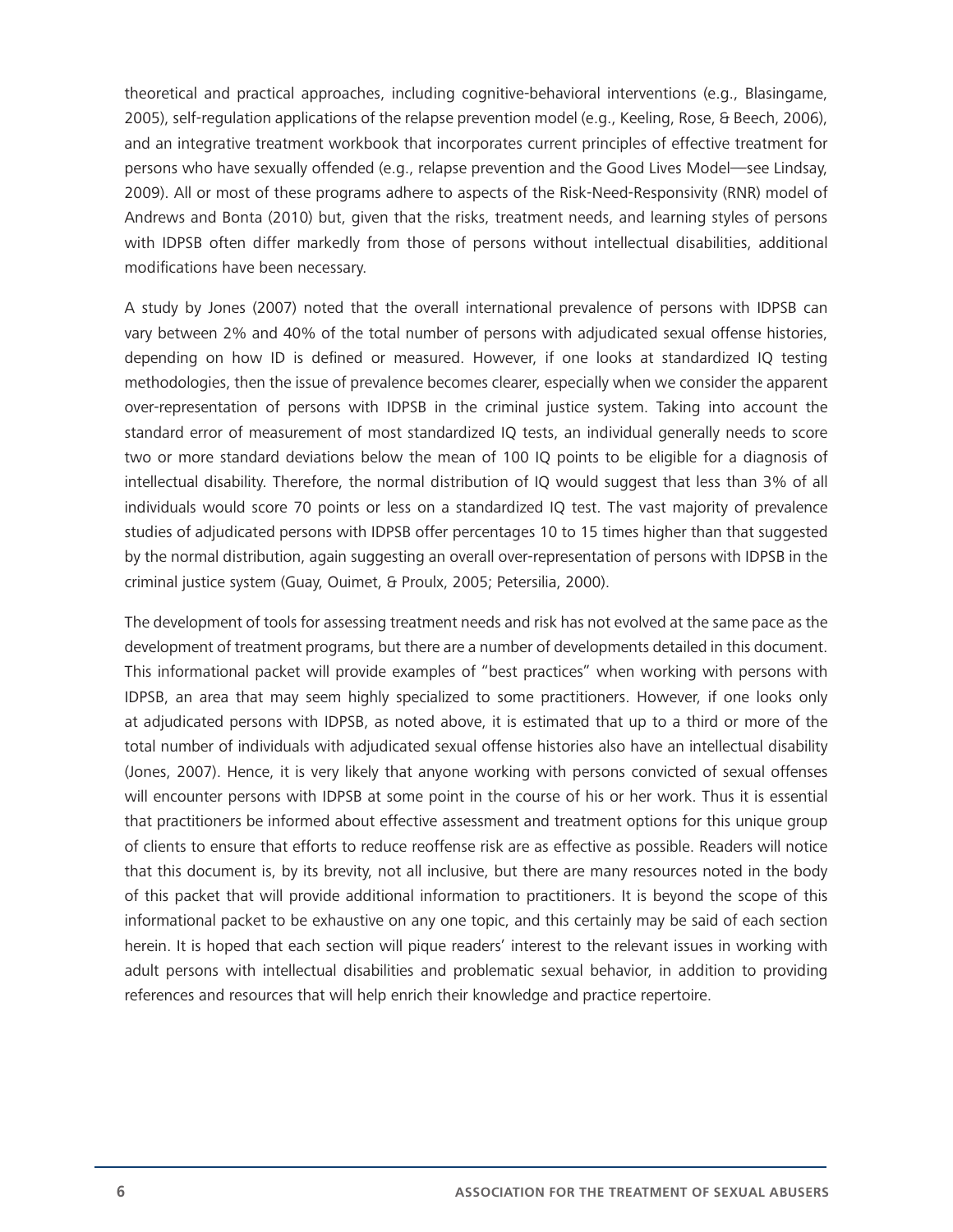## **ASSESSMENT**

**OVERVIEW** The initial assessment of persons with IDPSB will be dependent on the nature of the referral question. Many initial assessment referrals will be concerned with issues such as whether the person being assessed has an intellectual disability, what the individual's risk level for future sexual violence may be, or whether the person has a concurrent mental disorder. This section will address the assessment of treatment needs regarding sexual behavior; however, it is also important to ensure that attention is paid to specific referral issues.

**DIAGNOSTIC ISSUES** Persons with ID are variously described in the current assessment and treatment literature as mentally retarded, learning disabled, developmentally delayed, and intellectually disabled. In the present document, we follow the lead of the *Diagnostic and Statistical Manual of Mental Disorders, 5th Edition* (American Psychiatric Association [APA], 2013), which has dropped the term "mental retardation" used in DSM-IV-TR (APA, 2000) and adopted the more internationally accepted term "intellectual disability" that the DSM-5 notes is the "equivalent term for the *ICD-10* diagnosis of 'intellectual developmental disorders.'" A person may be diagnosed with an intellectual disability using DSM-5 if that person meets three diagnostic criteria (p. 33):

- 1. **Criterion A:** The person has "deficits in intellectual functions, such as reasoning, problem solving, planning, abstract thinking, judgment, academic learning, and learning from experience, confirmed by both clinical assessment and individualized, standardized intelligence testing" (p. 33). DSM-5 explains in detail how this criterion may be comprehensively assessed using IQ tests (see page 37).
- 2. **Criterion B:** The person has "deficits in adaptive functioning that result in failure to meet developmental socio-cultural standards for personal independence and social responsibility. Without ongoing support, the adaptive deficits limit functioning in one or more activities of daily life, such as communication, social participation, and independent living, across multiple environments, such as home, school, work, and community" (pp. 33, 37-38).
- 3. **Criterion C:** The person experiences the "onset of intellectual and adaptive deficits during the developmental period" (p. 33).

DSM-IV-TR differentiated the degree of mental retardation according to IQ ranges. In DSM-5, the coding of current severity of intellectual disability is "defined on the basis of *adaptive functioning and not IQ scores*" (emphasis added), because it is adaptive functioning that determines the "level of supports" that the individual will require (p. 33). DSM-5 provides a three-page table describing at length how someone in the mild, moderate, severe, and profound levels of intellectual disability would differ in the conceptual, social, and practical domains, with clear examples for children, adolescents, and adults within each domain and across levels (pp. 34–36). For new and experienced practitioners alike, the DSM-5 section on intellectual disability is a very useful piece of applied scholarship.

#### **ASSESSMENT OF TREATMENT NEEDS**

1. **Sexual Interests:** Given the importance of sexual deviations as a risk issue, the assessment of sexual interests, particularly sexual preferences, is an important pre-treatment issue. Many authors acknowledge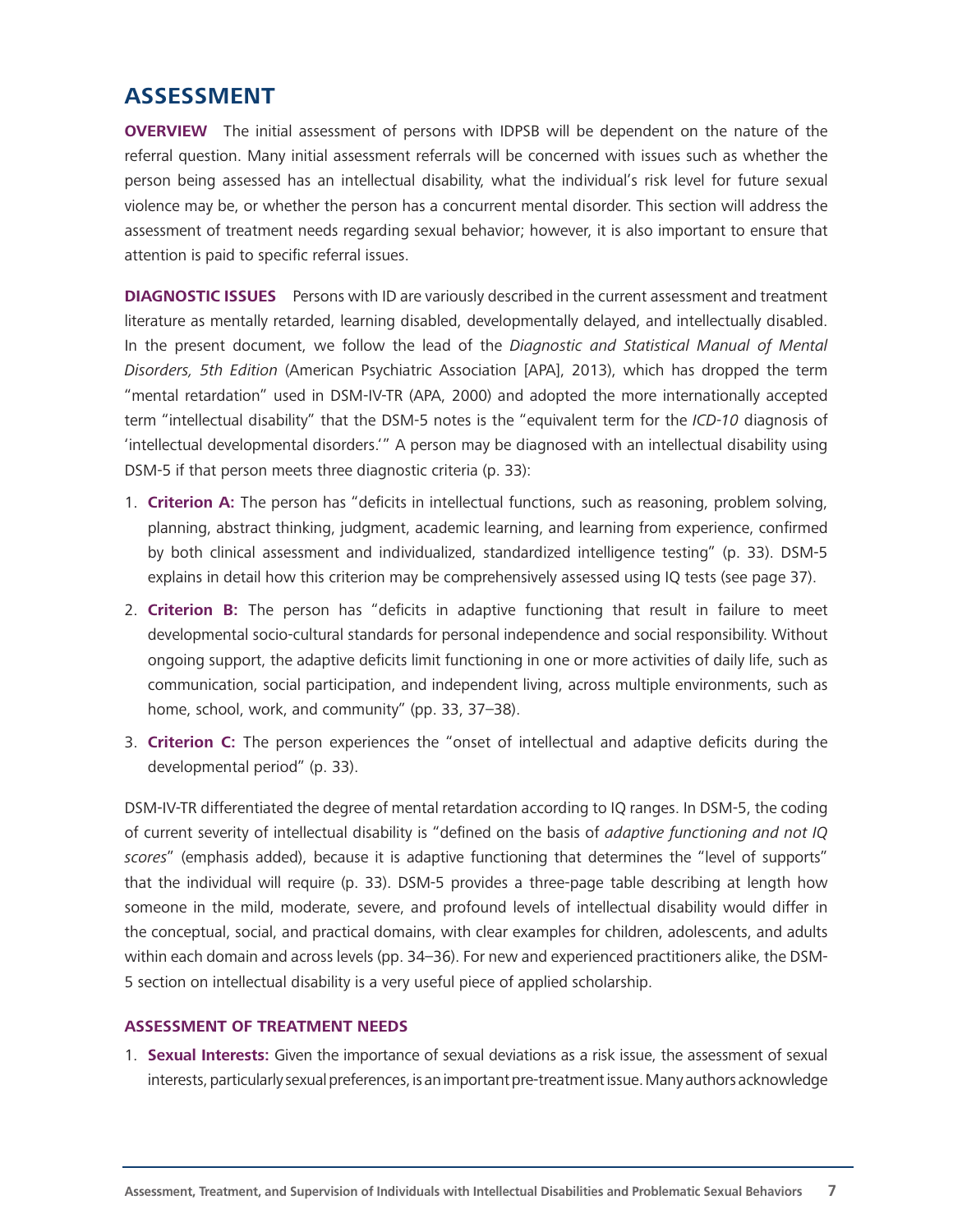that sexual preference and sex drive are also issues for persons with IDPSB, given evidence of persistent offending noted in some clients (e.g., Lindsay, 2009). Having a good understanding of sexual interests and preferences is important in determining treatment planning. Unfortunately, assessment options for persons with IDPSB have not been well founded in the research, as noted in the following.

Some authors (e.g., Keeling, Beech, & Rose, 2007) recommend using the *Multiphasic Sex Inventory II* (MSI II—Nichols & Molinder, 2000) to assess sexual interests. The Grade 7 reading level of this instrument may be problematic for persons with IDPSB, and the tests are lengthy (560 items); however, it is available on audiotape for persons with learning or reading difficulties. Unfortunately, the MSI II has not been validated with persons with IDPSB. Penile plethysmography (PPG—see Freund & Blanchard, 1989) is often used to assess sexual preferences in persons who have sexually offended; however, issues of validity and reliability of PPG with persons with IDPSB remain, despite a lengthy history of its use with this group (see Wilson & Burns, 2011). A promising development in this area is the *Abel–Blasingame Assessment System for Individuals with Intellectual Disabilities* (ABID—Abel & Blasingame, 2005). The ABID is a viewing time and questionnaire method for the assessment of sexual interests that has been validated on a large sample of persons with IDPSB (Blasingame, Abel, Jordan, & Weigel, 2011). Although validated tools for assessment are relatively scarce, having a systematic inquiry into the client's sexual interests can provide useful information, over and above reviewing documentation as part of the assessment.

2. **Attitudes Supportive of Offending:** There is a range of options for assessing attitudes and beliefs related to sexuality, victims, and offending for persons with IDPSB. The *Questionnaire on Attitudes Consistent with Sex Offending* (QACSO—Broxholme & Lindsay, 2003) is a well-validated instrument for the assessment of attitudes supportive of offending for persons with IDPSB. The QACSO has good psychometric support for use with persons with IDPSB, although the lack of North American research samples is potentially problematic for widespread adoption without cross-validation. This instrument assesses attitudes regarding a variety of offending areas, including sex with children, dating abuse, voyeurism, and homosexual assault.

Some of the measures of offense-supportive attitudes have been based on instruments designed for persons who have sexually offended who do not have an intellectual disability. The *Abel–Becker Cognition Scale* (ABCS—Abel, Becker, & Cunningham-Rathner, 1984) has been adapted for persons with IDPSB (see Kolton, Boer, & Boer [2001], as reported by Keeling, Beech, and Rose, 2007).

3. **Sexual Knowledge:** The literature regarding persons who have sexually offended who are not intellectually disabled suggests that low levels of sexual knowledge are not predictive of reoffending; however, there is some cause to believe that this may not be the case for persons with IDPSB (see Lunsky et al., 2007). Part of this is likely due to the fact that many persons with ID do not have the same educational opportunities regarding sexuality (Wilson & Burns, 2011). The *Assessment of Sexual Knowledge* (ASK—Galea, Butler, Iacono, & Leighton, 2004) is an instrument that examines sexual knowledge, as well as cognitive distortions related to sexual offending for persons with IDPSB. Another tool in this area with very good psychometric properties is the *Socio-Sexual Knowledge and Attitudes Assessment Tool–Revised* (SSKAAT-R—Griffiths & Lunsky, 2003; Lunsky et al., 2007).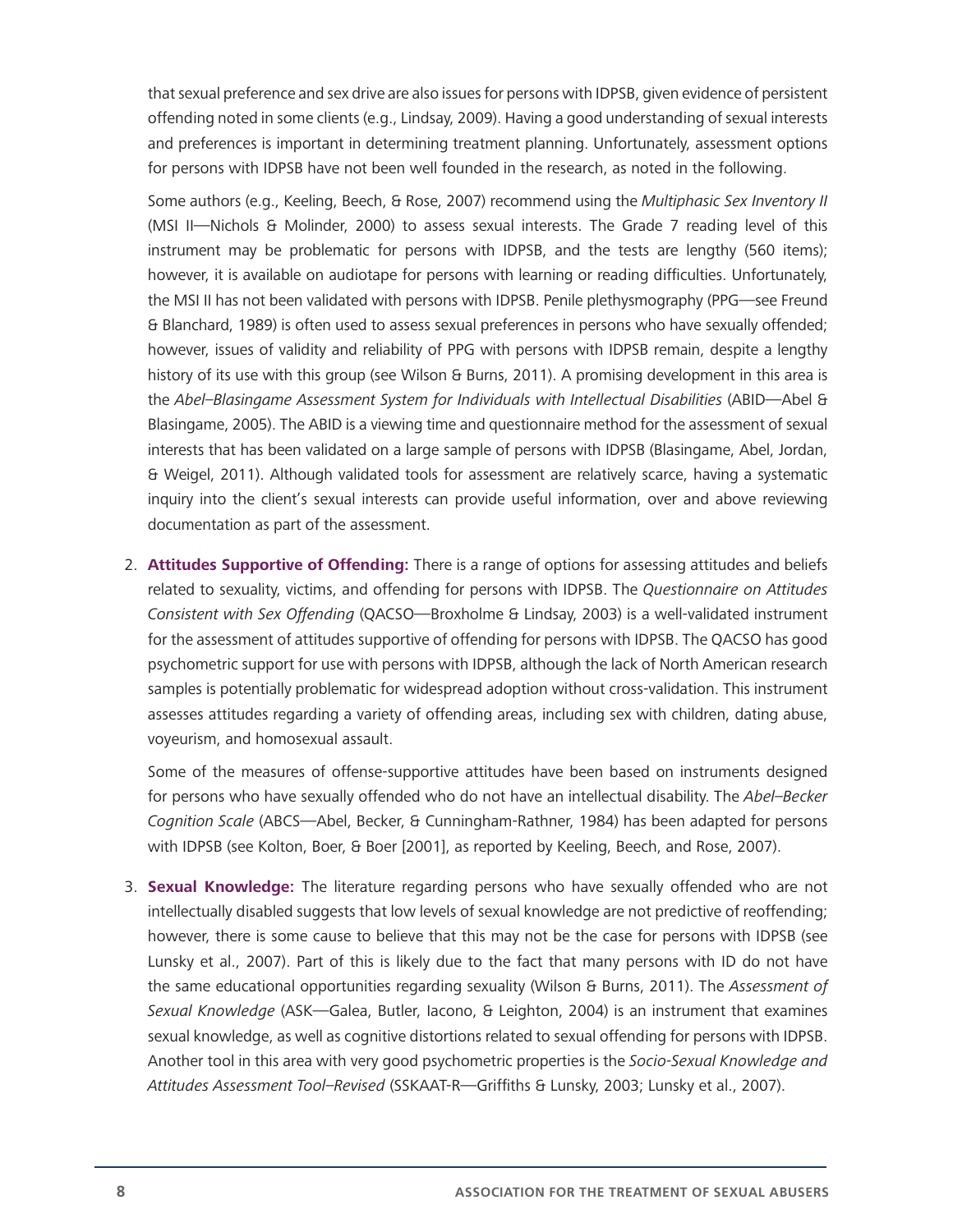Many instruments addressing sexual knowledge in persons with IDPSB are subject to criticisms regarding small sample sizes, item transparency, or lack of replication—potentially leading to problems in reliability and validity.

4. **Socio-Affective Functioning:** This area of assessment refers to how well a client is able to relate to others socially and emotionally (e.g., social inadequacy, anger, loneliness). Many of these issues may be explored by clinical interview, but there are also many instruments available in this area for use with persons with IDPSB.

Instruments with acceptable psychometric properties for use in this area with persons with IDPSB include the *UCLA Loneliness Scale–Revised* (Russell, 1996) and the *Relationship Questionnaire*  (Bartholomew & Horowitz, 1991). A study by Williams, Wakeling, and Webster (2007) studied six instruments adapted for use with persons with IDPSB. These included the *Sex Offender's Self-Appraisal Scale* (Bray & Foreshaw, 1996), the *Sex Offender's Opinion Test* (Bray, 1997), and four instruments adapted for use with persons with IDPSB by Her Majesty's Prison Service (UK), including the *Adapted Victim Empathy Consequences Task*, the *Adapted Relapse Prevention Interview*, the *Adapted Self-Esteem Questionnaire*, and the *Adapted Emotional Loneliness Scale*. Other than the last instrument, these adapted assessments were based on instruments designed by Thornton (see Williams et al. [2007] for the original and adapted references); all were found to have reasonable psychometric properties; and all but the last instrument showed expected pre/post-treatment changes.

The *Novaco Anger Scale* (Novaco, 2003) has ample data for use with persons with intellectual disabilities in general, but there is less data support for use of this instrument with persons with IDPSB in particular.

5. **Self-Management:** Deficits in planning, problem solving, and the ability to regulate impulses are related to offending risk. Relevant instruments include the *Adapted Relapse Prevention Interview*  (see Williams et al., 2007), the *Social Problem Solving Inventory–Revised* (D'Zurilla, Nezu, & Maydeu-Olivares, 2002), and the *Barratt Impulsiveness Scale* (11th edition—Patton, Sanford, & Barratt, 1995).

**RISK ASSESSMENT** Persons with intellectual disabilities often do not have—or, at times, are not allowed to have—the same range of life experiences as those who are not intellectually disabled. These differences require sensitive application of differential diagnostics and risk assessment processes, which can present significant challenges for evaluators. Evaluating risk posed by clients with intellectual disabilities sometimes requires a degree of creativity. As noted above, many of the tools traditionally used in evaluating sexual offense risk were created for use with non-intellectually disabled, male adult clients. For this reason, traditional tools may not be very helpful with some clients, but may still be useful with others. Thankfully, the research and practice literature regarding intellectual disability and problematic sexual behavior is starting to grow, to the extent that there are now more tools designed specifically for this clientele.

The last 15 to 20 years have been witness to considerable growth in the methods and technologies available to professionals seeking to evaluate the risk for reoffense posed by persons who have engaged in sexually abusive behavior, regardless of disability status. Whereas historical evaluators were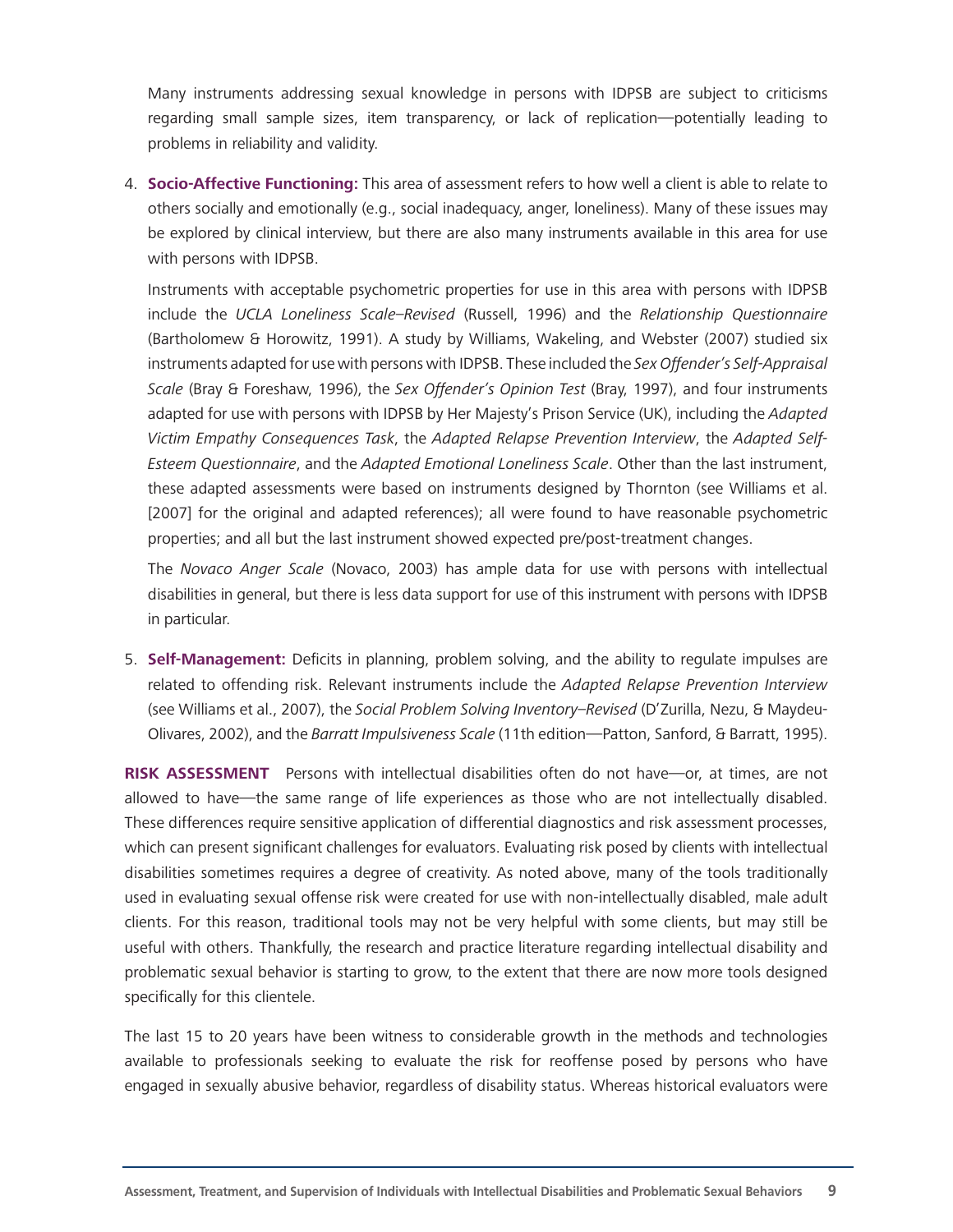forced to rely on anecdotal research reports and unstructured clinical judgment (see Monahan, 1981), contemporary assessors now have a variety of tools available to assist in anticipating future offending.

There is good reason to propose that these new tools have improved our ability to assess and manage risk and that their use may also help explain the significant decreases in observed rates of sexual reoffending (see Finkelhor & Jones, 2004; Helmus, 2009; Wilson, Cortoni, Picheca, Stirpe, & Nunes, 2009). However, the *majority* of the most popular tools in our business were developed for the *majority* of clients—male adults with histories of sexual offending. This means that assessment, treatment, and management professionals working with other groups, such as females, juveniles, and individuals with mental illness or intellectual disabilities, have been at something of a disadvantage—at least until recently. In this short review, we will consider the processes and tools available to clinicians attempting to assess the level of risk that persons with IDPSB pose to the community.

The Risk-Need-Responsivity model (Andrews & Bonta, 2010) provides practitioners with a set of overarching principles regarding risk potential, treatment/criminogenic need areas, and individual client characteristics and learning styles. The risk principle is particularly pertinent, in that a comprehensive risk assessment will provide significant guidance regarding client placement, treatment need, and ongoing case management concerns. In conducting assessments—particularly risk assessments—we must gather as many details as we can about the individual who committed the offense, his or her circumstances, and any other relevant details that will help us understand what happened, why it happened, and what the chances are that it might happen again. Risk assessment data are also used to compose risk management plans (see Supervision section).

To adequately and comprehensively assess risk of reoffending, it is important to consider a wide variety of factors and variables, both historical and contemporary. As with other populations, persons who sexually offend are unlikely to present risk in only one area; that is, they often pose a risk to engage in other antisocial or dysfunctional actions. In order to gather sufficient information to make useful judgments about risk, a number of domains and procedures should be considered. When obtaining assessment information from these sources, it is worth considering that all self-reports include some degree of bias due to different demand situations of the persons offering the data. This is why accessing multiple sources of information is an important part of increasing the reliability of assessment processes. The following sources may be considered:

- • A structured interview between the person who has committed the offense and the individual performing the assessment
- • Self-reports, from both victims (or victim statements, when available) and client
- • Collateral contacts (family, friends)
- Police reports, prior criminal justice reports, etc.
- • Other official documents, such as court transcripts, judge's reasons for sentencing, pre-sentence reports, etc.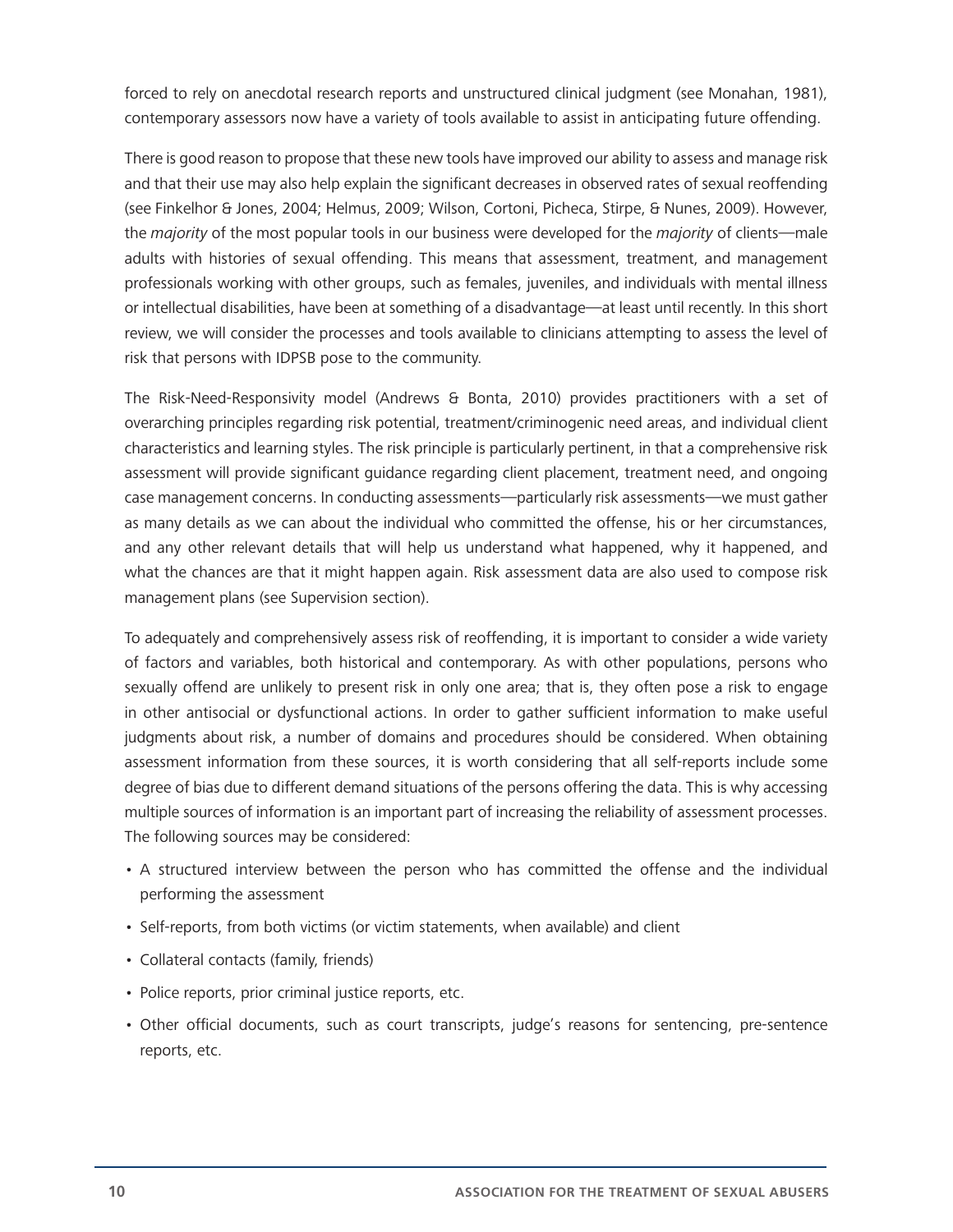- • Any prior mental health reports, psychological tests, actuarial risk assessment measures, results of sexual preference/interest testing, etc.
- • Actuarial risk assessment instruments (ARAIs) and measures of dynamic risk/criminogenic need.

**PARAPHILIAS AND SEXUAL DEVIANCE** Anomalies in sexual preference and behavior are generally known as paraphilias (e.g., pedophilia, exhibitionism, sexual sadism—see APA, 2013). In two influential meta-analyses, Hanson and associates (Hanson & Bussière, 1998; Hanson & Morton-Bourgon, 2005; see also Mann, Hanson, & Thornton, 2010) identified sexually deviant interests as being a particularly robust predictor of future offending. Blasingame (in press) suggested that psychosexual variations may be assessed using penile plethysmography, measures of attention or viewing behavior, self-report questionnaires, or clinical interviews. Blasingame also notes that application of these methods to persons with intellectual disabilities requires a degree of adaptation of the procedures involved. For example, some commentators have questioned the applicability of traditional measures of sexual interest and arousal with persons with intellectual disabilities (see Wilson & Burns, 2011)—especially given that many of these procedures were standardized on non-intellectually disabled persons. The *Abel–Blasingame Assessment System for Individuals with Intellectual Disabilities* (ABID—Abel & Blasingame, 2005; see also Blasingame et al., 2011) is an information-gathering system designed specifically for individuals with very low cognitive functioning. In addition to a viewing time protocol, the ABID includes a number of self-report questionnaires administered by the evaluator, all of which assist in providing information regarding client sexual interests and preferences.

**ACTUARIAL RISK ASSESSMENT INSTRUMENTS (ARAIs)** The following are examples of static ARAIs in current common use:

- • *Static-99R* (Helmus, Thornton, Hanson, & Babchishin, 2012)
- • *Mn-SOST-3* (Duwe & Freske, 2012)
- • *Sex Offender Risk Appraisal Guide* (SORAG—Quinsey, Harris, Rice, & Cormier, 2005).

Additionally, dynamic ARAIs are available, such as:

- • *Structured Risk Assessment–Forensic Version* (SRA-FV—Thornton, 2002)
- • *Violence Risk Scale: Sexual Offender Version* (VRS-SO—Olver, Wong, Nicholaichuk, & Gordon, 2007)
- • *Sexual Offender Treatment Intervention and Progress Scale* (SOTIPS—McGrath, Lasher, & Cumming, 2012)
- • *Stable-2007* (Hanson, Harris, Scott, & Helmus, 2007).

Structured professional judgment frameworks are also available (e.g., *Sexual Violence Risk-20* [SVR-20— Boer, Hart, Kropp, & Webster, 1997] and the *Assessment of Risk and Manageability for Individuals with Developmental and Intellectual Limitations who Offend–Sexually* [ARMIDILO-S—Boer et al., 2012]), in addition to a multitude of specialized indices designed to assess important aspects of clients' cognitive and behavioral presentations as well as historical factors (see Appendix in Wilson & Burns, 2011). At present, there is no static ARAI specifically produced for persons with IDPSB, and there is only a small amount of research reporting on the utility of existing scales with this population.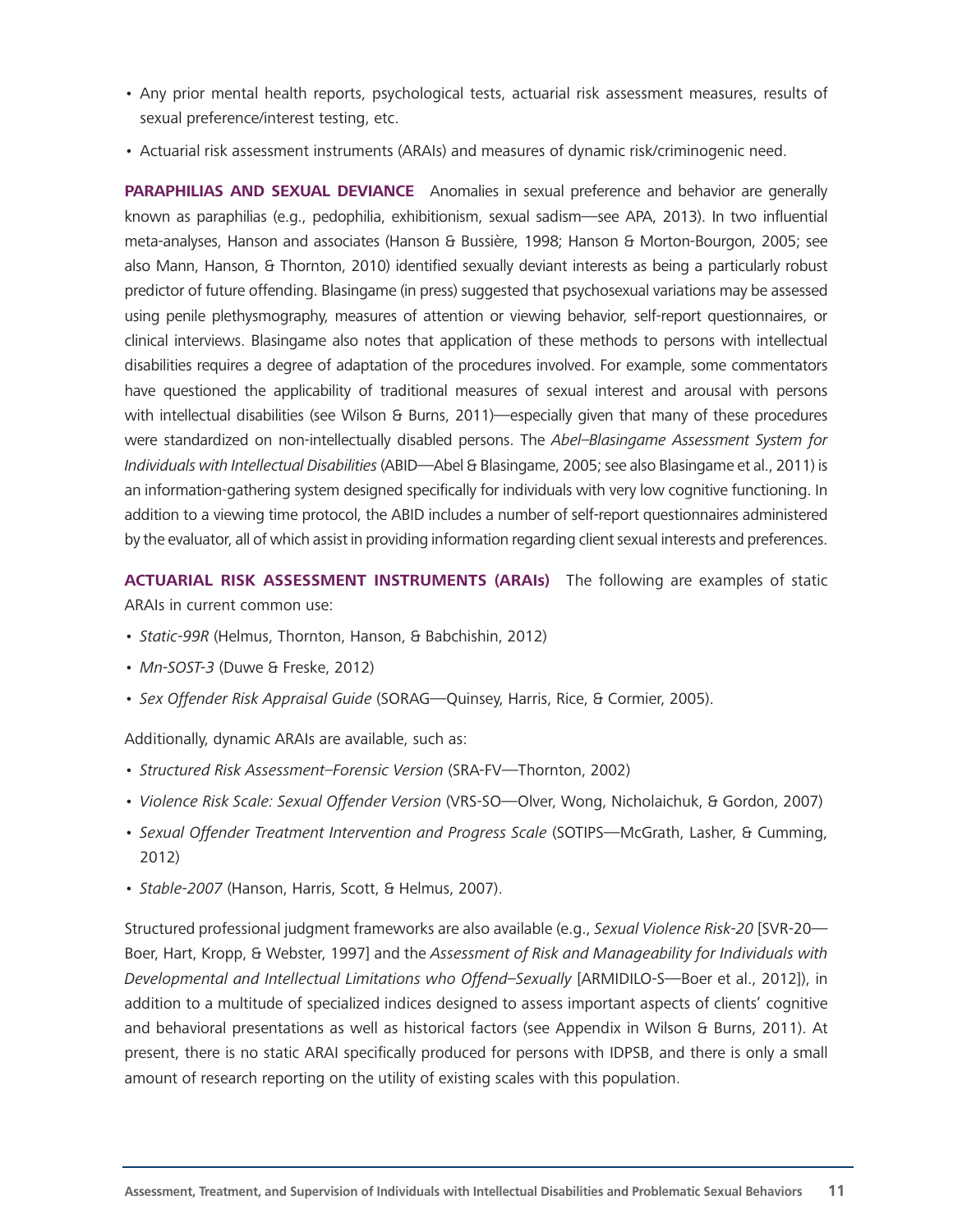One early report (Tough, 2001) suggested that the *Rapid Risk Assessment of Sex Offender Recidivism* (RRASOR—Hanson, 1997) performed slightly better than the popular *Static-99R* (Hanson & Thornton, 2000; Helmus, 2009); however, subsequent cross-validation research has suggested that the latter—as well as the *Static-2002R*—is likely to provide more accurate ratings in this population (Hanson, Sheahan, & VanZuylen, 2013). It is reasonable to expect that other static ARAIs (e.g., *Violence Risk Appraisal Guide/Sex Offense Risk Appraisal Guide* [VRAG/SORAG]—Quinsey et al., 2005; *Risk Matrix-2000* [RM-2000]—Thornton et al., 2003) would also provide assistance in anchoring risk judgments; however, additional research is required (see Lindsay et al., 2008). The concept of "anchoring" risk judgments with static ARAIs comes from the literature showing that clinical judgment is often too subjective to provide a solid foundation (Monahan, 1981). Research demonstrating the value added by "objective" processes (see Quinsey et al., 2005) shows that the majority of the variance in risk assessment of persons who have sexually offended is likely to be tapped by actuarial methods focusing on static/historical variables. Notwithstanding research supporting the use of static ARAIs, some researchers have questioned the validity of such indices for use with persons with intellectual disabilities (e.g., Wilcox, Beech, Markall, & Blacker, 2009). Practitioners in the field frequently note that persons with intellectual disabilities seem to be at a disadvantage in regard to some of the factors included in *Static-99R* (e.g., "Ever Lived with a Lover"—see Hanson et al., 2013). This is due, in part, to the likelihood that persons with intellectual disabilities will face greater challenges in regard to dating and may more often be found in group housing environments with peers of the same gender. Overall, additional research will be required, but at the present time there is support for the judicious use of static ARAIs in anchoring risk judgments made about persons with intellectual disabilities and problematic sexual behavior.

Regarding the potential for violence and general reoffending, there are other static and/or dynamic ARAIs that may be used. For example, the *Level of Service Inventory–Revised* (LSI-R—Andrews & Bonta, 1995) is a tool commonly used for evaluation of general risk potential, whereas the VRAG (Quinsey et al., 2005) is a helpful predictor of engagement in violence, including in regard to persons with intellectual disabilities (see Lofthouse et al., 2013). Although not strictly a measure of risk to engage in violence, there is support for the proposition that those clients who present with highly entrenched antisocial values and attitudes (e.g., psychopathy as measured by the *Psychopathy Checklist–Revised* [PCL-R]—see Hare, 2003) are at greater risk in this domain (see Quinsey et al., 2005). Research has shown that this construct of highly entrenched antisociality is also applicable for persons with intellectual disabilities (Morrissey, Mooney, Hogue, Lindsay, & Taylor, 2007).

**MEASURES OF DYNAMIC RISK/CRIMINOGENIC NEED** The field of risk management for persons who have sexually offended has seen a recent surge in the popularity of measures of dynamic risk potential. Whereas static actuarial scales measure risk markers that are largely historical in nature (i.e., what the client *has done*), dynamic scales focus on predictors based largely on personality, values and attitudes, and other changeable lifestyle elements (i.e., who the client *is*). Contemporary research suggests that comprehensive risk assessment protocols are more accurate when they consider both these aspects (see Harris & Tough, 2004; Mann et al., 2010). For non-intellectually disabled clients, the SRA-FV (Thornton, 2002), VRS-SO (Olver et al., 2007), and *Stable-2007* and *Acute-2007* (Hanson et al., 2007) enjoy relative degrees of favor, depending on jurisdiction.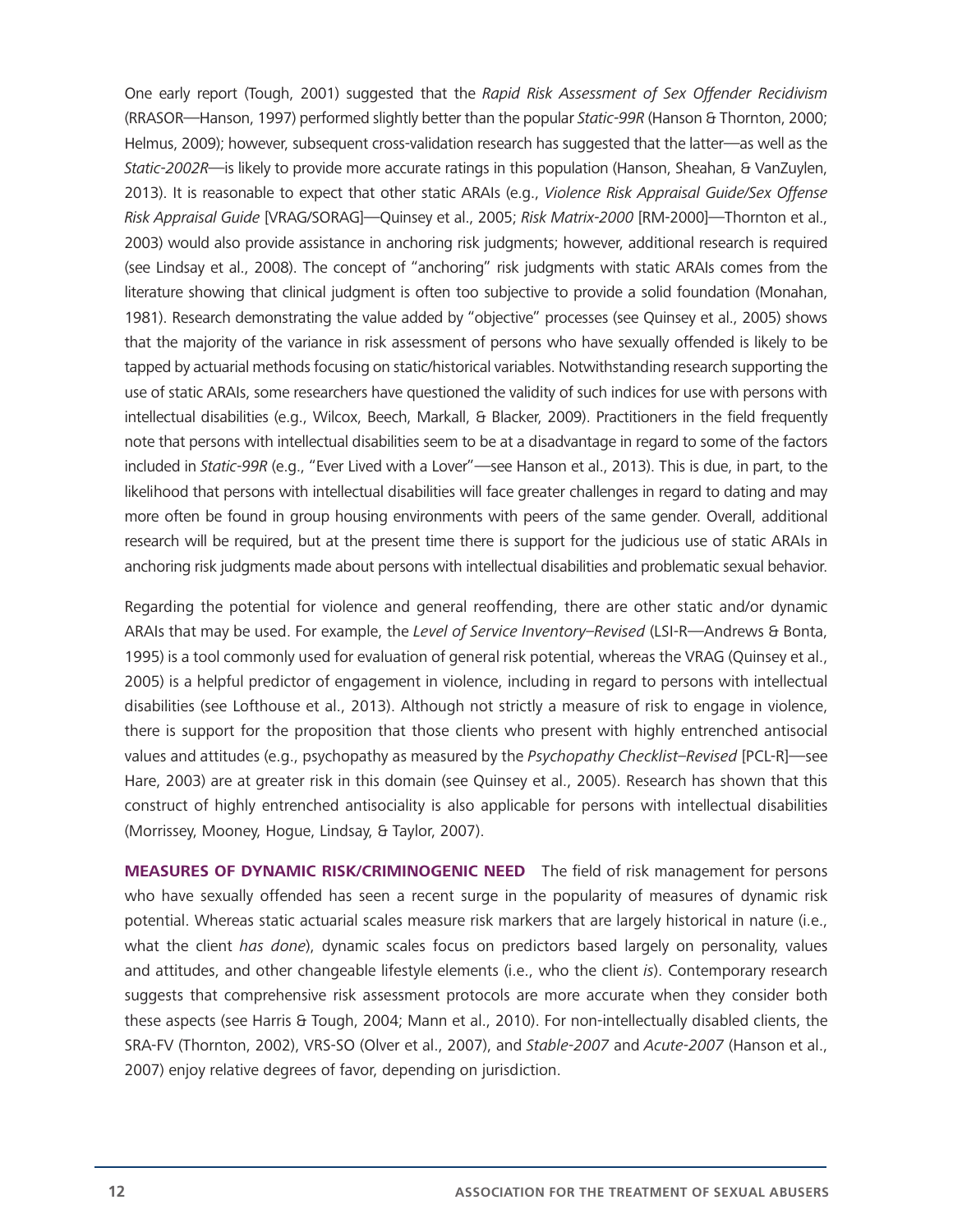Currently, research is ongoing as to how to conduct useful dynamic assessments with the IDPSB population. Boer, Haaven, and associates (2012; see also Boer, McVilly, & Lambick, 2007; Boer, Tough, & Haaven, 2004) have been working to establish the ARMIDILO-S as a useful structured professional judgment tool for measuring dynamic risk specifically in persons with intellectual disabilities. Additionally, the *Treatment Intervention and Progress Scale for Sexual Abusers with Intellectual Disability* (TIPS-ID—see McGrath, Livingston, & Falk, 2007) is similar to the ARMIDILO-S in terms of the risk factors considered, and both instruments serve as a structured approach when evaluating dynamic, changeable characteristics within the individuals' psychosocial and contextual environment (Blasingame, in press). Recently, McGrath has suggested that a separate dynamic risk assessment tool designed specifically for persons with IDPSB may be unnecessary due to overlap between factors for persons with and without ID, but the use of the TIPS-ID is recommended for case management decisions (Blasingame, in press).

Of the measures of dynamic risk noted above specific to clients with intellectual disabilities, the ARMIDILO-S has been subject to recent investigation as to its predictive and clinical utility. This instrument follows the dynamic risk framework suggested by Hanson and Harris (2001), and many of the items are similar in concept to those included in the *Stable-2007* and *Acute-2007* (Hanson et al., 2007). The ARMIDILO-S employs structured professional judgment to rate dynamic risk, and it incorporates a static actuarial risk rating (i.e., scored externally and separately to the ARMIDILO-S, such as the Static-99R). It includes several items grouped in four categories of risk factors (client-stable, client-acute, environment-stable, and environmentacute). Of particular assistance, these factors may be considered as being either risk enhancing or protective.

The ARMIDILO-S has demonstrated predictive accuracy ratings ranging from moderate to good (see Blacker, Beech, Wilcox, & Boer, 2011; Lofthouse et al., 2013). Lofthouse et al. (2013) suggested that the ARMIDILO-S outperformed both the Static-99 and VRAG in ability to predict sexual recidivism, whereas Blacker and associates (Blacker et al., 2011) suggested that it also outperformed the RRASOR (Hanson, 1997) and the RM-2000-V (Thornton et al., 2003). However, it is important to note that these studies (Lofthouse et al. [2013] and Blacker et al. [2011]) have particularly small sample sizes, which calls into question current perspectives on the overall stability and predictive utility of the ARMIDILO-S. More research is required before anything definitive may be said about the potential utility of this tool over existing ARAI measures.

**SUMMARY AND RECOMMENDATIONS** Before using specialized testing, it is critical to identify whether the client being assessed is intellectually disabled. Failure to identify a client as a person with ID may result in that person receiving inadequate or inappropriate services, not benefitting from the treatment received, and not appropriately managing whatever risks the client poses or experiences. In addition, practitioners will need to remember a few important points:

- 1. Evaluators will need to consider the intellectual challenges faced by clients, specifically:
	- a. General and functional illiteracy
	- b. Problems with memory
	- c. Problems with receptive and expressive language
	- d. Diminished social abilities (especially for those with issues on the autism spectrum).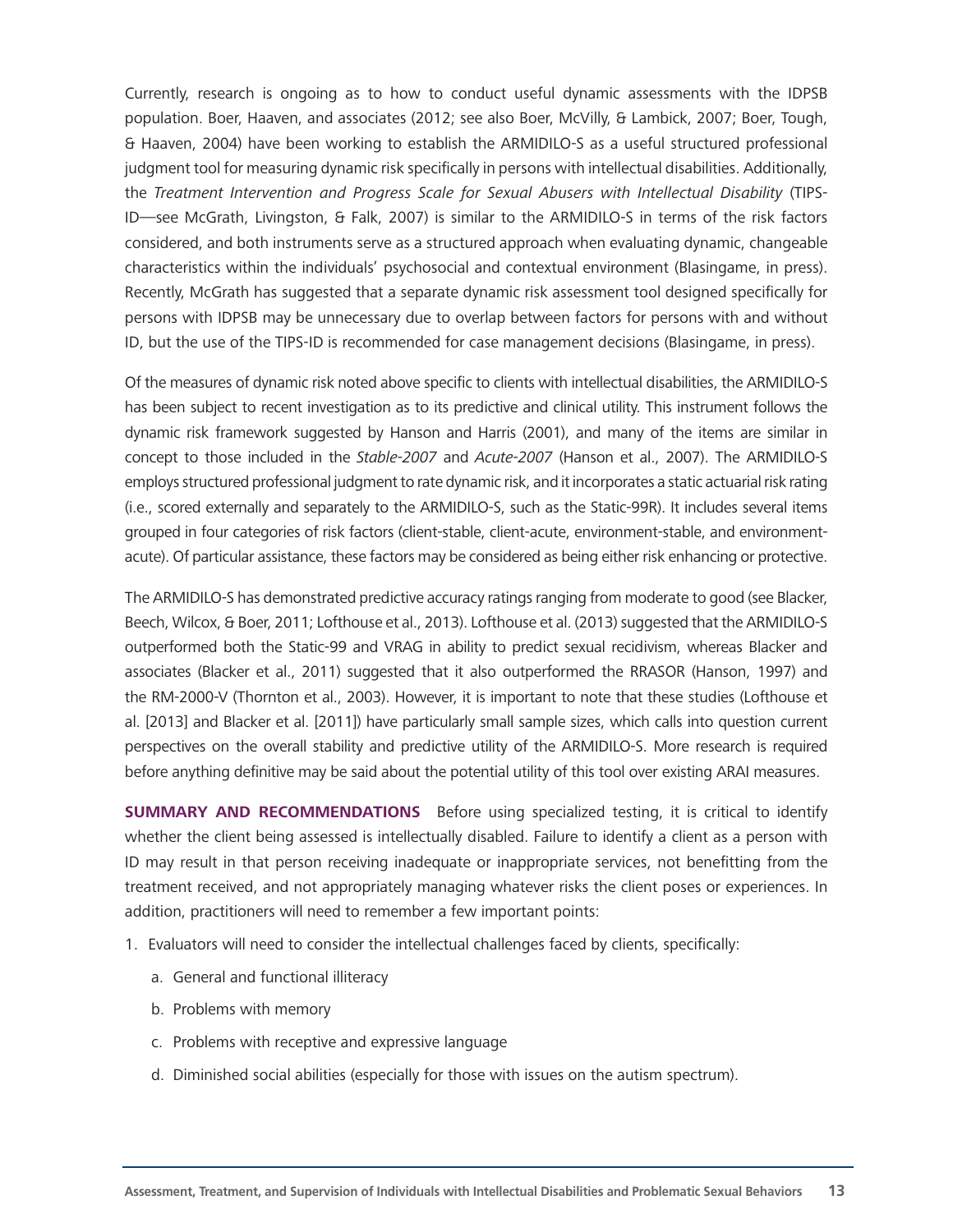- 2. It is important to reduce reliance on verbal materials and processes.
	- a. The use of diagrams and pictures can be helpful.
	- b. Where verbal materials are unavoidable, information is best acquired using processes that are simplified, concrete, and repetitive.
- 3. Persons with intellectual disabilities typically have much less knowledge and education regarding many aspects of life, including sexuality. Therefore, education in this area is important.
- 4. External/environmental factors exert greater influence on persons in care settings (e.g., hospitals, group homes, etc.)

Best practice in risk assessment is to be as comprehensive and holistic as possible. Evaluators must also take care to use tools validated on or specifically produced for use with the client population being assessed. Given the nascent status of the research literature regarding persons with IDPSB, this has been something of a challenge to both evaluators and clinicians. Nonetheless, much like their neurotypical peers, persons with intellectual disabilities can learn to manage their sexual behavior problems and, as such, they deserve appropriate assessment, treatment, and post-release supervision—all of which require tools and processes specific to their clinical and risk management needs.

## **TREATMENT**

**HISTORY** During the "deinstitutionalization" movement of the 1950s and 1960s in the United States, there was increased attention to persons with IDPSB. The first article outlining advanced practices in addressing persons with IDPSB was by Murphy and colleagues (Murphy, Coleman, & Haynes, 1983). Two programs starting in the late 1970s—one in Canada (Griffiths, Quinsey, & Hingsburger, 1989) and one in the United States (Haaven et al., 1990)—outlined the first programming descriptions for persons with IDPSB. These early programs relied heavily on research and intervention strategies developed for nonintellectually disabled male adults who had sexually offended. Although it may have been expedient to borrow from this existing literature, the ultimate answer to addressing this issue lies in a comprehensive understanding of the characteristics and nature of persons with IDPSB. Over the past 20 years, there has been a significant increase in the body of research on this subject. Two books (Lindsay, 2009; Lindsay, Taylor & Sturmey, 2004) provide a comprehensive collection of research on this topic.

**TREATMENT PRINCIPLES AND MODELS** There is no single treatment model that addresses all of the unique characteristics of this population. With respect to persons with IDPSB, there is a consensus in the field that best practice approaches are drawn from a variety of principles and theoretical models. Two books in particular (Lindsay, 2009; Wilson & Burns, 2011) provide useful descriptions and overviews of various theories and models of treatment for both non-intellectually disabled clients and persons with IDPSB.

In the 1980s, the Relapse Prevention model (RP—Pithers, Marques, Gibat, & Marlatt, 1983) became the predominant treatment model for persons who had sexually offended. RP is a self-management, skill-based approach to preventing risky behavior from escalating to a criminal sexual offense. In the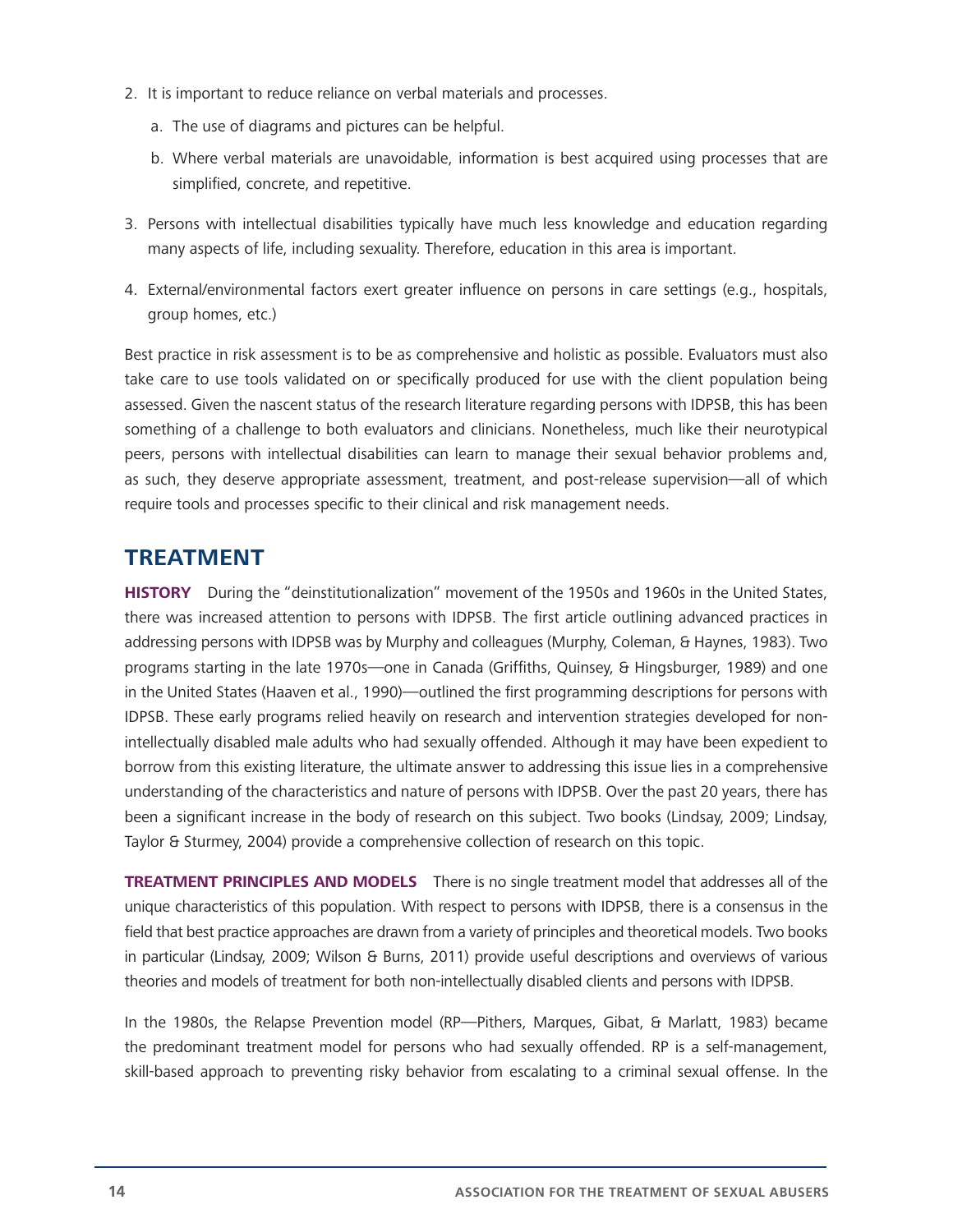past, most programs for persons with IDPSB used the RP model as a framework for treatment, even though there were limitations to its use with this population. Persons with IDPSB have been observed to experience difficulty in identifying subtleties of risk situations, in addition to learning sequential chains of events (Haaven, 2006). Over time, RP has been used less frequently as an overarching model of change in sexual abuse treatment. However, the central concepts of identifying precursors to risk and implementing corresponding avoidance strategies continue to be helpful components in comprehensive approaches to treatment. The RP model provides a useful framework for staff to develop external supports around a person with IDPSB's pattern of risk situations, and it serves as a tool for staff intervention in the community.

Counterfeit deviance (Hingsburger, Griffiths, & Quinsey, 1991) is one of a number of hypotheses that attempt to explain the origin and manifestation of problematic sexual behaviors in persons with ID. The central hypothesis is that sexual behavior in some persons with IDPSB may seem as if it may be driven by deviant interests (which may also be unlawful) or arousal but, when all the circumstances are considered, the reason for the behavior is less deviant. In this regard, it is important to distinguish between paraphilic (i.e., sexually deviant) behaviors and unlawful behaviors. For example, many persons with IDPSB live in environments where there is little opportunity for privacy, including when engaging in personal sexual behavior. Some individuals in these circumstances engage in "public masturbation"; however, this behavior may be more a function of the situational restrictions than being indicative of sexually deviant intentions (e.g., exhibitionism). Although several studies have questioned the validity of the counterfeit deviance hypothesis (Lunsky et al., 2007; Michie, Lindsay, Martin, & Grieve, 2006; Talbot & Langdon, 2006), it does bring attention to a couple of important points. First, persons with IDPSB may lack an awareness of the extent to which their acts are socially unacceptable (Lindsay, 2009) and, second, it is important to address environmental factors, especially regarding the degree to which they may increase risk for sexual offending.

**The Risk/Need/Responsivity model** The Risk/Need/Responsivity model (RNR—Andrews & Bonta, 2010) of effective interventions integrates a psychology of criminal conduct into an understanding of how to reduce recidivism while increasing clients' prosocial capacities. This model has been applied to persons with IDPSB, although no research has been conducted specific to this population. The three core principles are as follows:

- • *Risk:* Intensity of services provided should be matched to the level of risk posed by the client.
- *Need:* Treatment targets should be clearly linked by research to reoffending, and treatment planning should be individualized to the specific criminogenic profile of the client.
- • *Responsivity:* Use of effective methods (e.g., primarily those that are cognitive-behavioral and skillsbased) ensures that treatment is adjusted to the learning style and clinical presentation and unique qualities of the individual, thereby maximizing the therapeutic alliance between client and treatment provider and resulting in increased motivation.

**The Old Me/New Me model** The Old Me/New Me model (Haaven, 2006; Haaven & Coleman, 2000) identifies six principles that guide treatment for persons with IDPSB: develop a positive self-identity, increase self-efficacy, increase capability to meet basic needs, manage dynamic risk factors, focus on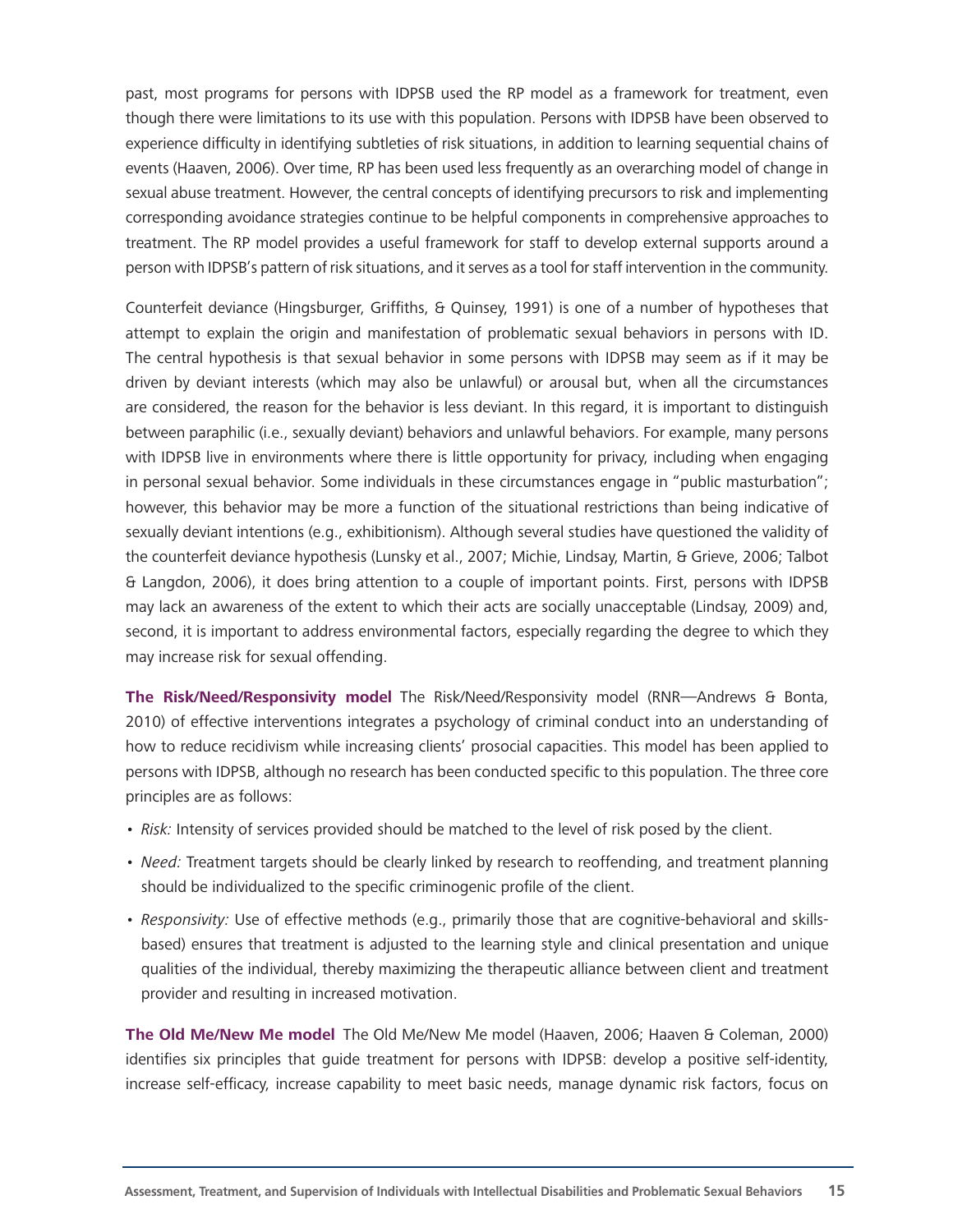approach goals, and develop capacity to establish and maintain wrap-around supports in the community. Central to the model is the use of the terms "Old Me" and "New Me." The labeling of appropriate and inappropriate thoughts and behaviors is a narrative used to describe and discuss the internal struggle that goes on between the "Old Me" and "New Me" when managing risk and life decisions.

**The Pathways/Self-Regulation model** The Pathways/Self-Regulation model (Ward & Hudson, 1998) is based on self-regulation theory, in which persons with IDPSB engage in goal-directed behavior impacted by internal and external circumstances and events that direct this behavior. Persons with IDPSB may offend by following one of four pathways that have been identified in the model. The pathways represent two types of goals—avoidant and approach—and two types of regulation—passive and active. Two studies (Keeling et al., 2006; Lindsay, Steptoe, & Beech, 2008) suggest that the vast majority of persons with IDPSB use approach pathways versus avoidance pathways, which somewhat limits the utility of the model. As more discrimination of pathways for persons with IDPSB is identified, this model may have increased utility.

**The Good Lives Model** The Good Lives model (GLM—Yates, Prescott, & Ward, 2010) is a comprehensive extension of the Old Me/New Me model. It focuses on the client developing a balanced, prosocial personal identity and goal-seeking to develop a life that is healthy, self-determined, and free of risk for offending. It is assumed that if clients develop skills, beliefs, and values to prosocially obtain primary human goods or valued outcomes, they are less likely to reoffend as a means of meeting those primary needs (Yates et al., 2010). What makes this model different from others listed here is that it seeks to prescriptively identify prosocial replacement goals and behaviors for the clients' criminogenic needs that are motivating the offending behavior.

Most professionals view the models above as appropriate for use with persons with IDPSB. The following are common components of "best practice" treatment interventions drawn from the models detailed above:

- Use cognitive-behavioral approaches that are skill-based.
- Match intensity of treatment programming to risk level.
- • Ensure that treatment programs principally target the problem areas most related to offending.
- Individualize treatment plans to the specific criminogenic needs of the client.
- Increase motivation through attention to responsivity.
- Intervene in offending patterns.
- Focus on personal identity, increasing self-efficacy and approach goals.
- Develop compensatory strategies specific to offending pathways.
- Address environmental influences and concerns.
- Increase basic skills for community engagement.
- Develop wrap-around risk management supports within the community.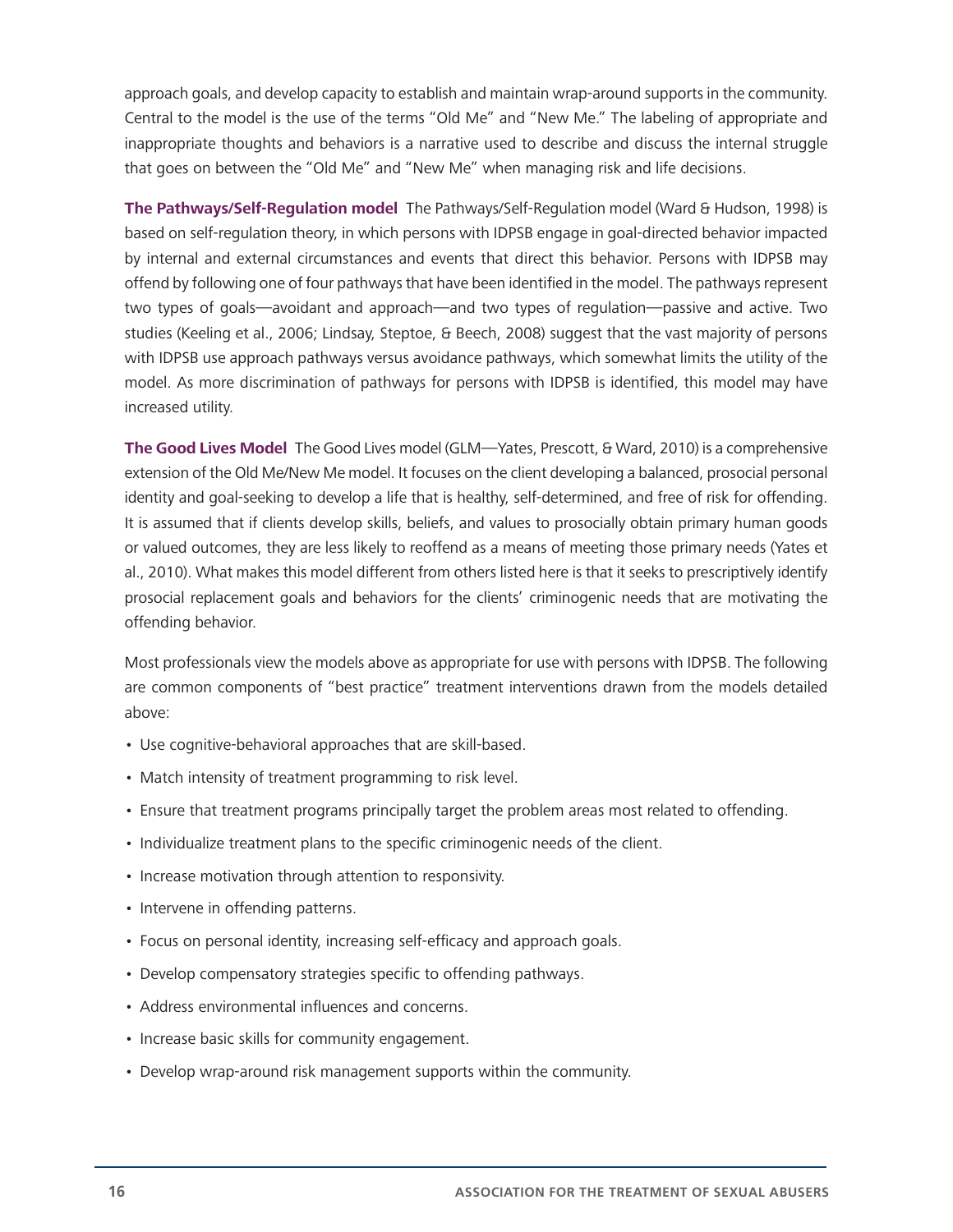**TREATMENT MODIFICATIONS** There are more similarities than there are differences in treatment methods used with persons with IDPSB and those used with persons with similar histories who are not intellectually disabled (Coleman & Haaven, 2001). Adjustments are necessary when adapting treatment principles and strategies for persons with IDPSB from models for treating persons without IDPSB, owing to the former's unique developmental issues, vulnerabilities, and skill deficits.

Responsivity has always been a central focus for clinicians working with persons with IDPSB, especially in regard to learning style, cognitive ability, and life circumstances. Group and/or individual therapy is usually required with this population (Haaven, 2006). In group therapy, the facilitator needs to maintain a heightened awareness of information discussed so as not to introduce new or inappropriate imagery. Persons with IDPSB need to be aware of the consequences of their actions, many of which have often been overlooked; however, focusing solely on consequences can have a negative impact on motivation. Clinicians have historically relied on contingency programming (e.g., token, level systems, etc.) and consequential learning to motivate persons with IDPSB in treatment. Motivating persons with IDPSB requires a wide range of strategies, and it is important to maintain attention on the therapeutic alliance and use of motivational interviewing principles (Miller & Rollnick, 2002). Additional useful strategies are increasing attention to the design of positive structured living environments, focusing on strengths before focusing on challenges, providing frequent progress reviews to the client, fostering prosocial group cohesion, making self-disclosure a motivating process, and focusing on developing a prosocial and empowered self-identity (Haaven, 2006).

Many programs focus on identifying and interrupting offending behavior cycles (relapse prevention). In this regard, several interventions have been designed specifically for persons with IDPSB (see descriptions and frameworks in *Developmentally Disabled Persons with Sexual Behavior Problems* by Blasingame [2005], *Footprints: Steps to a Healthy Life* by Hansen and Kahn [2005], *Healthy Choices* by Horton and Frugoli [2001], *The Treatment of Sex Offenders with Developmental Disabilities* by Lindsay [2009], and *Intellectual Disability and Problems in Sexual Behaviour: Assessment, Treatment, and Promotion of Healthy Sexuality* by Wilson and Burns [2011]). Haaven (2006) suggested that, for some individuals, learning about their offending patterns can be useful, but it is not always necessary to teach a specific chain of events (or cycle) to reoffense. Instead, the individual can match specific, behavioral high-risk situations with corresponding interventions. Learning one's "cycle" in a group therapy setting often does not generalize well for application in the community; generalization requires significant rehearsal in various community settings and situations.

Commitment and active engagement in the community (work, play, and personal attachments) and societal norms and values are important treatment focuses for persons with IDPSB. Involvement in the community is reflected in the Old Me/New Me model and GLM, but Lindsay (2005) was the first to elucidate the theoretical importance. The focus needs to be on physical and material surroundings that increase quality of life and, most importantly, on prosocial influences and full community integration (Lindsay, 2009).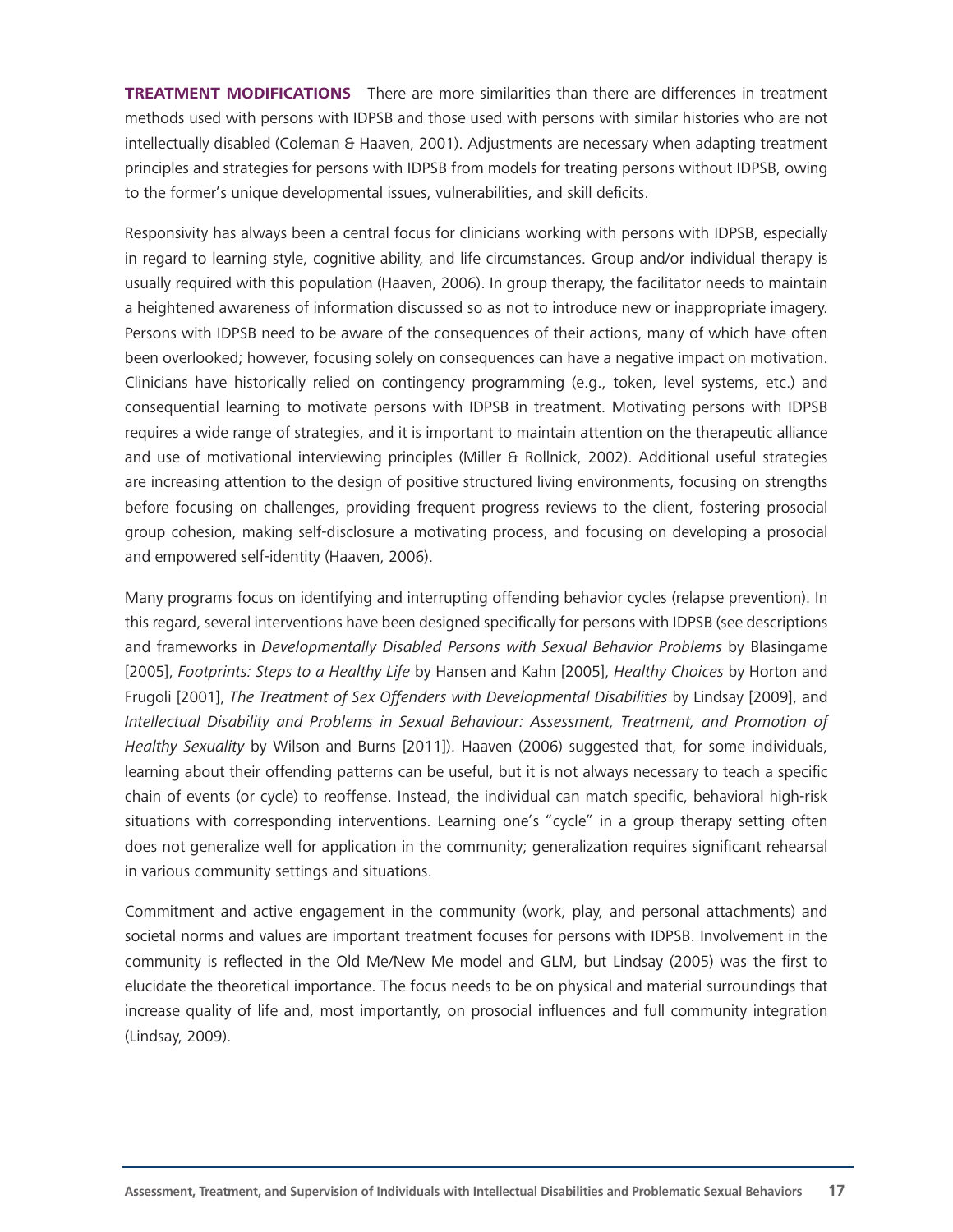Central treatment targets for this population include meeting unmet basic needs and addressing dynamic risk factors (criminogenic needs—see Haaven, 2006; Yates et al., 2010). Common basic skill areas for focus in treatment programming are:

- • Communications
- • Sexual education (consent, appropriate touch, and healthy expression of sexuality)
- Seeking help
- Moral reasoning (right from wrong)
- • Leisure activities
- Other skills identified as important in community integration.

Basic skill training should be presented within the context of relationship development and community integration (Haaven, 2006).

The dynamic risk factors identified for individual persons with IDPSB are the primary focus of treatment, in keeping with the need principle. Common risk factors addressed in treatment are general selfregulation, relationships and intimacy deficits, distorted attitudes, and sexual self-regulation. Selfregulation to manage emotional impulses is addressed primarily by identification and management of feeling states, with additional focus on impulse management strategies, including problem solving. Relationship-building skills should be a central focus throughout the treatment process, with other basic life skills introduced within that context (Blasingame, 2005; Haaven, 2006). Distorted attitudes and deviant sexual self-regulation are addressed primarily by learning avoidance strategies, cognitive restructuring, and implementing appropriate replacement behaviors (e.g., promotion of approach goals). Where there are psychiatric conditions (e.g., paraphilias, hypersexuality) that lead to elevated sexual arousal, pharmacological interventions may be indicated. Behavioral conditioning approaches (aversive conditioning, masturbatory reconditioning, etc.) appear to have limited effect with this population (Wilson & Burns, 2011).

Cognitive restructuring is an area in which significant adaptations often need to be made, as persons with IDPSB may be limited in their ability to mediate cognitions (Wilner & Goodev, 2005). These individuals frequently experience limited ability to recognize feeling states and are even more limited in their ability to introduce new cognitions to change their feeling states and behavior. Other cognitive restructuring options are introducing thought-stopping techniques, correcting distortions (false beliefs), and storytelling to create success imagery (Blasingame, 2005; Haaven, 2006).

Addressing denial is an area in which differing approaches are used with this population. Generally, current practice is to not remove persons with IDPSB who are in denial from treatment (Haaven, 2006). The self-disclosure process ranges from providing specific details of the offending behavior within a group setting to providing very limited details and only doing so within individual counseling.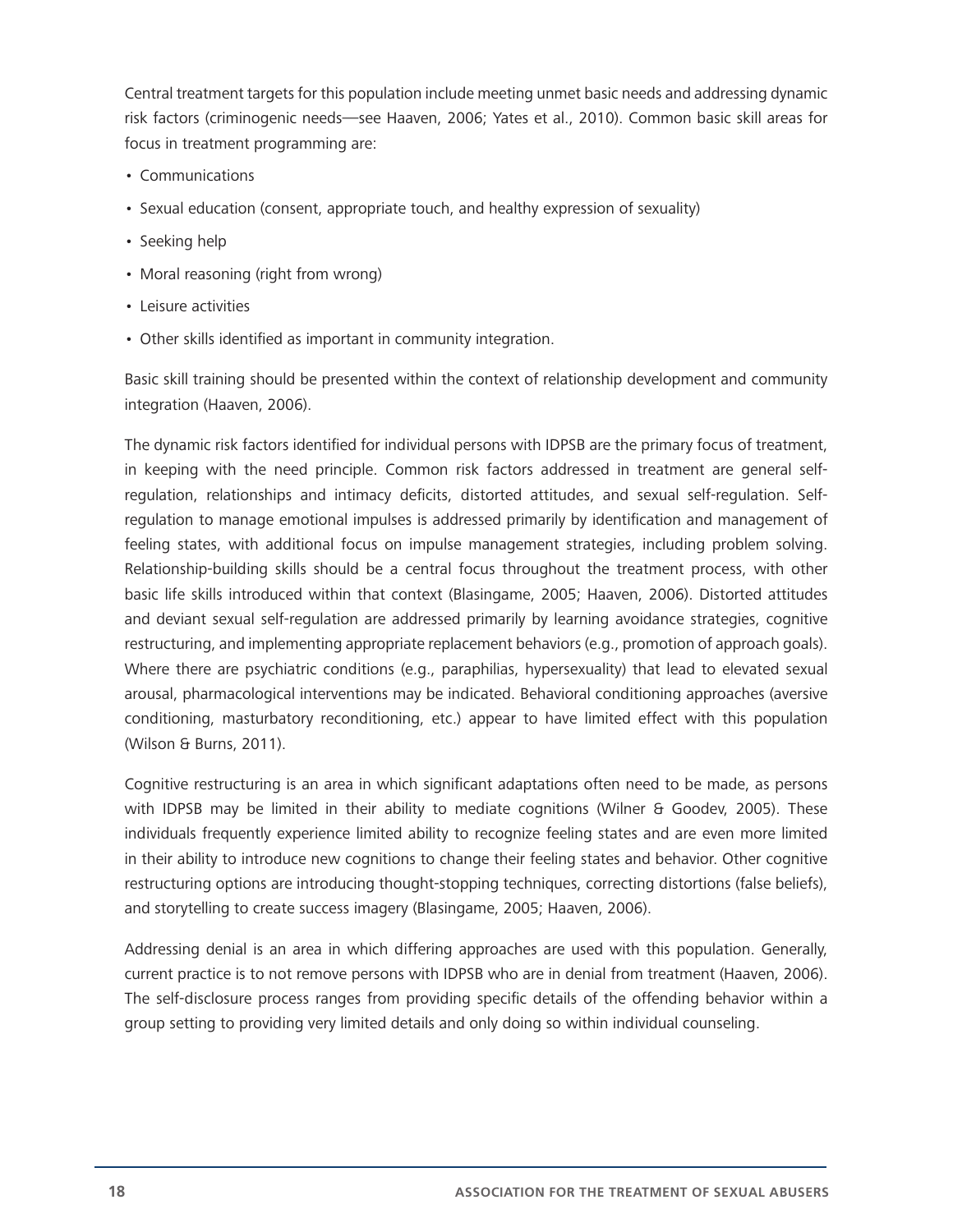The focus on positive, prosocial identity is a central component of the Old Me/New Me model and GLM. The Old Me/New Me model emphasizes the importance of taking an active, prescriptive approach in supporting persons with IDPSB in developing identities of their own.

**IMPORTANT POINTS TO REMEMBER** There are several areas to highlight regarding treatment of persons with IDPSB. Treatment must be relevant to the individual—it must make sense and its goals must be those that clients actually would want to achieve. Treatment approaches should ensure that skills generalize to various settings and conditions. Healthy sexuality and realistic opportunities for sexual expression must be of central focus and not just another skill module offered (Wilson & Burns, 2011). Engagement with the community and connectedness with others need to be central throughout the treatment process. Finally, Blasingame (2005; in press) suggested that treatment effectiveness requires comprehensive, user-friendly risk management systems in the community involving collaboration of all parties including, when applicable, group home staff.

## **SUPERVISION/CASE MANAGEMENT**

Like all other aspects of addressing the special concerns of persons with IDPSB, the designation of appropriate levels of community supervision for this population should be informed by a comprehensive assessment of the individual's particular treatment and risk management needs. These needs must be integrated into a tailored plan of supervision, with support and services designed to minimize the recurrence of problematic sexual behaviors (PSB) while increasing public safety. This is true whether (a) the person with IDPSB has been charged or convicted for a sexual offense and is involved in the criminal justice system, (b) the individual with an ID has engaged in but has never been criminally adjudicated for PSB and is being served in the social service system, or (c) the person with IDPSB is connected to both the correctional and developmental disability service systems.

While it is important to recognize that persons with IDPSB may be both similar to and different from persons without IDPSB in important ways, it is equally if not more important to appreciate how differently they may be viewed by the distinct but necessarily overlapping service agency systems that are tasked with the supervision of persons with IDPSB in the community. For instance, police officers responsible for sexual offender registration and notification duties, or probation and parole officers, may have a general appreciation that persons with IDPSB can be more concrete and slower in their thinking and may need more time to process and respond to information and directions. However, criminal justice professionals providing community supervision services may not fully appreciate essential but more nuanced issues associated with individuals with ID that may impede effective communication and supervision service delivery. These may include, but are by no means limited to the following (see Cumming & Buell, 1997):

- The needs of many persons with IDPSB for specificity and repetition
- The impact of impaired verbal comprehension and reading skills on persons with IDPSB
- Inherent difficulties that persons with IDPSB may have with abstraction and generalization
- A tendency in persons with IDPSB toward an acquiescence bias, and the associated need for professionals to avoid yes/no questioning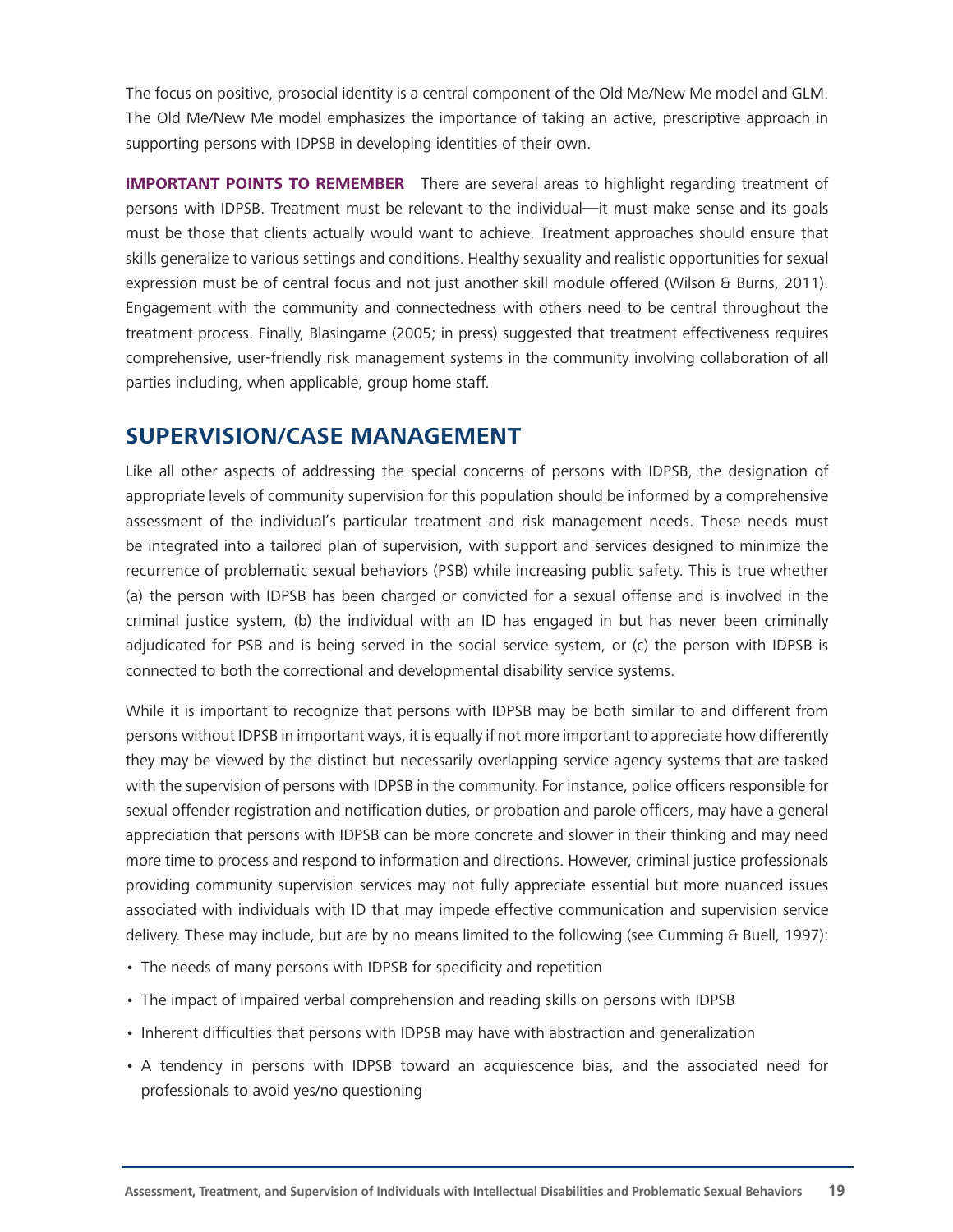- The sensitivity persons with IDPSB can experience regarding criticism
- The often highly circumscribed areas of competence found in persons with IDPSB.

Regarding the final bullet, a law enforcement officer may not recognize the actual low incidence of criminal thinking among the population of persons with ID. As a result, he or she may assign antisocial motives to a deception that is actually generated by fear of disapproval on the part of the individual with ID. This type of miscommunication can result in costly and inappropriate designation of the individual's actions as community supervision violations.

Similarly, well-intending social service and mental health providers who have limited experience with persons with IDPSB often have their own blind spots regarding these types of human service clients (Guidry & Saleh, 2004). Some may tend to infantilize persons with IDPSB, while others may overly pathologize persons with ID, minimizing accountability for their behavior, fostering system dependency, inadvertently colluding with the client's distortions, and ignoring or failing to recognize the client's potential for risk. Still other human service providers respond to persons with IDPSB with the same kind of misguided and uninformed reactivity that the general public has toward the high profile and emotionally evocative cases of sexual offending featured in the news, which support a perspective that all persons who have sexually offended are the same, and that they are all dangerous, untreatable, and at high risk for reoffense. Persons with IDPSB are sometimes erroneously believed to be at even greater risk than other offenders for sexual reoffense and are seen as even more dangerous secondary to their disability, which is assumed to leave them vulnerable to extreme dyscontrol relative to their sexual behavior (Chivers & Mathieson, 2000). As such, social service providers may be prone to under- or over-respond to risk for reoffense in a person with IDPSB. Inaccurately matched responses can result in costly—on many levels—miscalculations of supervisory care needs and misallocation of valuable but limited staff and fiscal resources.

Distinct in their roles, but overlapping in their mandate, the correctional and ID service systems are uniquely bound through their responsibility to appropriately supervise, support, and facilitate the safe management and treatment of persons with IDPSB in the community (Vermont Agency of Human Services, 2005). As such, professionals in both service systems responsible for the development and implementation of adequate community supervision, risk management, and supportive services plans for persons with IDPSB should be fully educated about this special needs population. Training for both sets of professionals should include, but may not be limited to:

- • Exposure to the extant evidence-based, basic research regarding what is currently known about persons who have sexually offended, a review of state sexual offender laws and local registration and notification laws and practices, and a review of the role of community supervision (i.e., parole, probation) offices
- • Understanding of fundamentals regarding intellectual disabilities, including potential deficits and strengths in cognitive, social, and emotional functioning, the high incidence of abuse and trauma among individuals with ID, the high rate of concurrent psychiatric conditions and traumatic brain injuries (TBI) among individuals with ID, and an explanation of the typical role of ID social service agents providing community care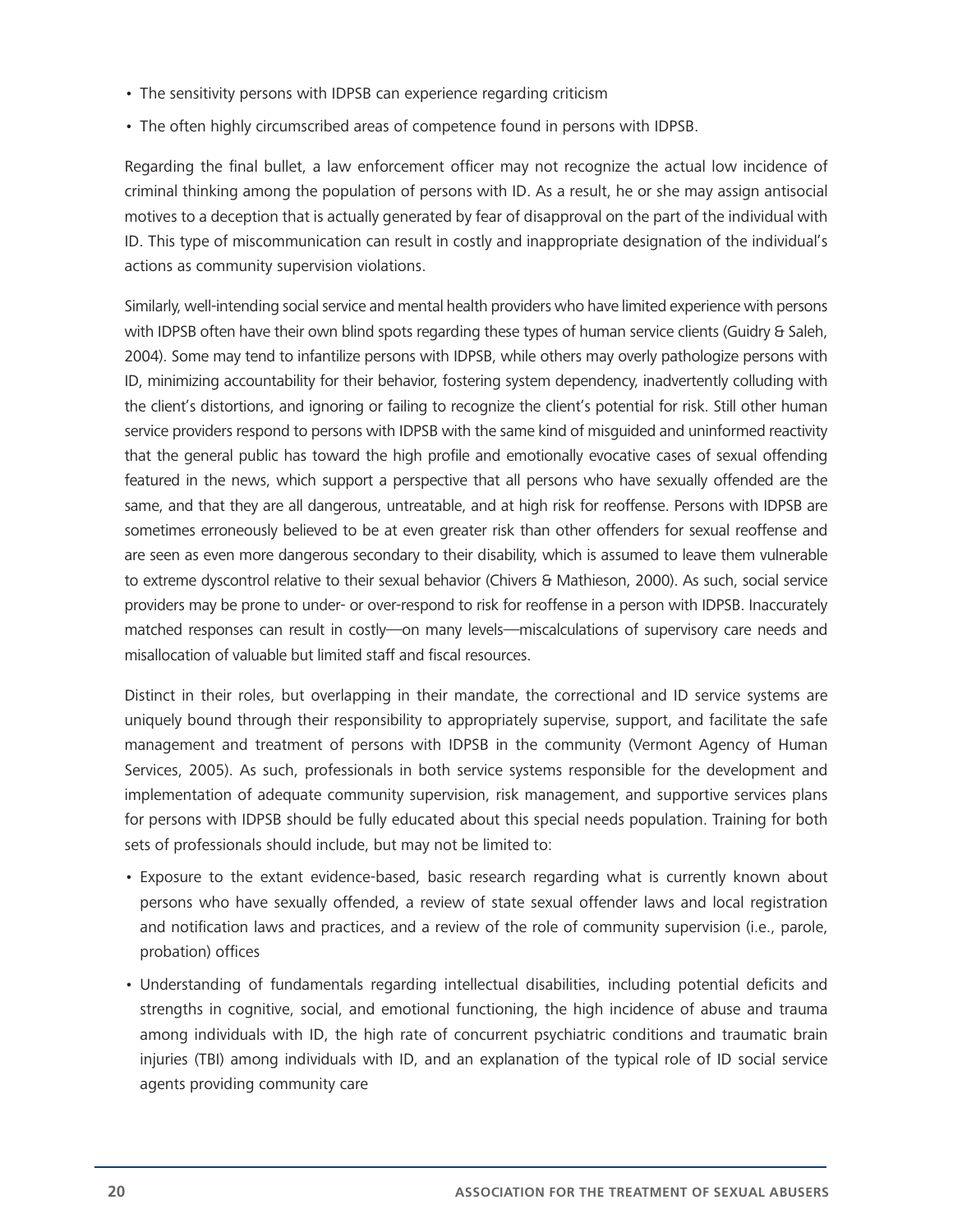• Introduction to a growing body of research on persons with IDPSB, including similarities and differences between persons—with or without intellectual disabilities—who have sexually offended and the special considerations in assessment, treatment, and risk management of persons with IDPSB. From this shared base of knowledge, these two typically divergent service systems can work together to collaboratively promote effective supervision and risk management practices for those persons with IDPSB under their watch and care (Vermont Agency of Human Services, 2005).

**USE OF THE ARMIDILO-S IN EFFECTIVE SUPERVISION PLANNING** As noted, appropriate levels of supervision and accurately targeted safety management plans that match the risk presented by persons with IDPSB are derived from a comprehensive assessment that includes an accurate assessment of risk as observed among persons with IDPSB. As referenced earlier, the ARMIDILO-S is a widely used risk assessment tool specifically designed for use with persons with IDPSB. Recent research has demonstrated a degree of promise regarding use of the ARMIDILO-S in regard to predictive validity (Lofthouse et al., 2013). However, results are preliminary and further research is required before definitive statements can be made regarding relative utility in comparison to other available ARAI tools. In its favor, the ARMIDILO-S includes both stable and dynamic client factors associated with risk for sexual reoffense among persons with IDPSB and allows for consideration of factors as being either risk-increasing or protective, all of which improves case management strategy development.

Additionally and importantly, the ARMIDILO-S represents the first effort of its kind to view persons with IDPSB within the context and influence of the environment within which such clients are embedded. This allows for an empirically based measure and conceptualization of the additional influence of stable and acute environmental factors, particularly the impact of supervisory factors that may function to increase or reduce risk for sexual reoffense in a person with IDPSB. Relevant to the discussion of the effective supervision of persons with IDPSB, the combination of stable and acute client factors with the essential environmental factors provides a particularly helpful template upon which to build an informed and effective supervision and risk management plan.

**CHAPERONE TRAINING** Another way that effective community supervision of persons with IDPSB can be enhanced is through chaperone training (Center for Sex Offender Management, 2012). These trainings are designed for laypersons, as well as semi-professional and professional staff who are interested in learning effective methods to safely supervise, support, and manage the risk that persons with IDPSB pose in community settings. Participants in these types of training opportunities can include, but are not limited to, non-offending family members and friends, guardians, those who may offer respite to the persons with IDPSB, adult foster care and family home care providers, vocational and recreational support staff, and direct-care residential staff. General goals of chaperone training can include:

- • General education regarding persons who have sexually offended and local laws and practices
- Specific training regarding special needs populations, such as persons with IDPSB
- Chaperone training certification
- Ongoing opportunities for support as well as updates to chaperone education and certification.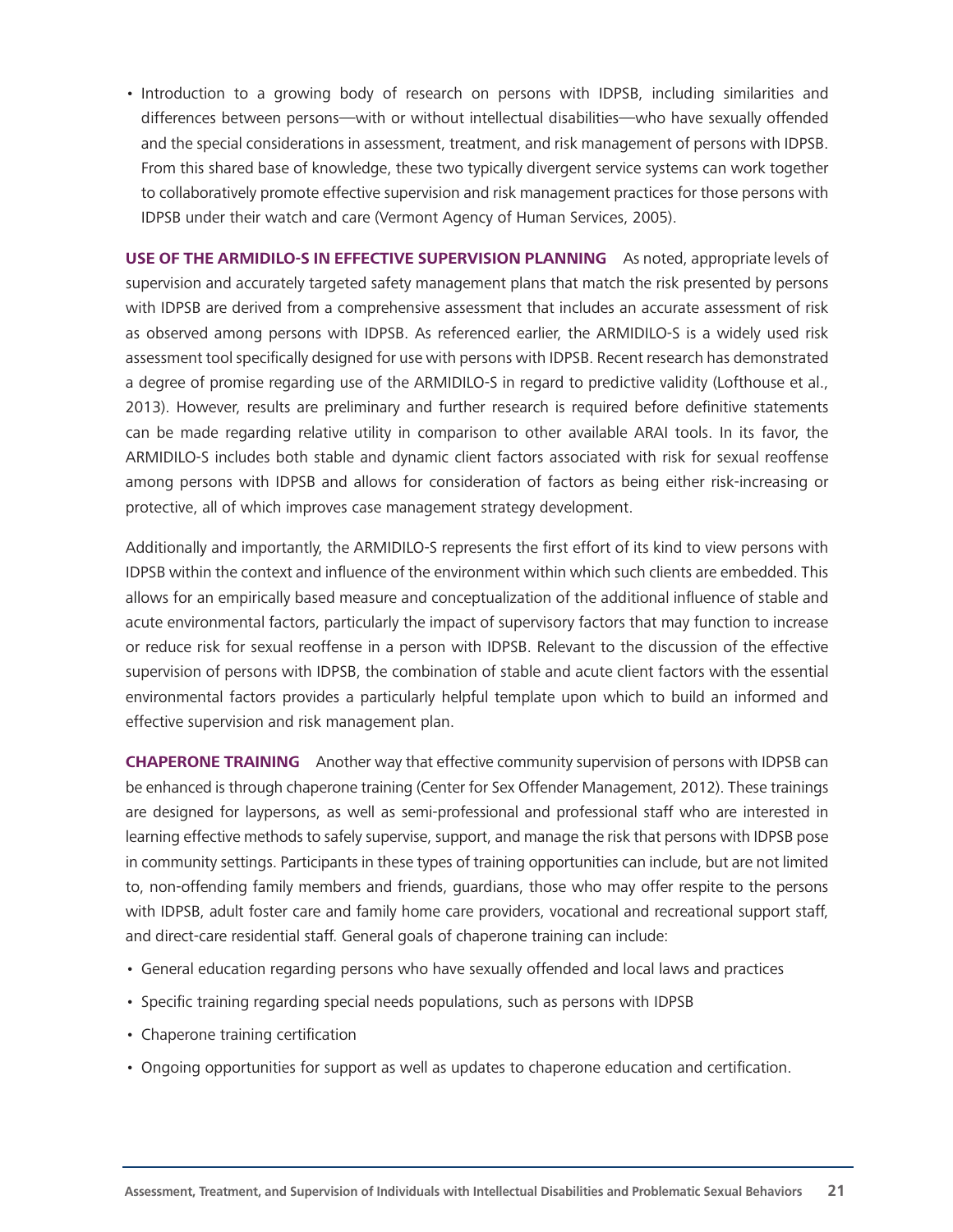Chaperones may be included as part of a collaborative team. This approach can serve to widen the invaluable network of supervision and support that surrounds persons with IDPSB as they move throughout the community setting and progress towards increasing safe independence—all of which can serve to enhance the goals of successful community supervision.

#### **SUMMARY & CONCLUSION**

In summary, although the area of assessment and treatment for persons with IDPSB is specialized, it is actually relatively commonplace to find such individuals, adjudicated or not, among the clients referred to assessment and treatment specialists working with adult persons who have sexually offended. As is good and ethical practice, if a client is outside of his or her area of expertise, a professional may make a referral to another specialist. However, it is the position of the Association for the Treatment of Sexual Abusers that by being aware of the assessment and treatment options for persons with IDPSB, in conjunction with specialist supervision, effective work may be done with this population to enhance public safety and improve the lives of these clients. It is hoped that this informational packet will provide useful introductory information to this extremely important area of practice.

### **REFERENCES**

- Abel, G. G., Becker, J. V., & Cunningham-Rathner, J. (1984). Complications, consent and cognitions in sex between children and adults. *International Journal of Law and Psychiatry, 7,* 89–103.
- Abel, G., & Blasingame, G. (2005). *The Abel–Blasingame assessment system for the intellectually disabled.* Atlanta, GA: Abel Screening.
- American Psychiatric Association. (2000). *Diagnostic and statistical manual of mental disorders* (4th ed., text revision). Washington, DC: Author.
- American Psychiatric Association. (2013). *Diagnostic and statistical manual of mental disorders* (5th ed.). Washington, DC: Author.
- Andrews, D. A., & Bonta, J. (1995). *LSI-R: The Level of Service Inventory–Revised user's manual.* Toronto, ON: Multi-Health Systems.
- Andrews, D., & Bonta, J. (2010). *The psychology of criminal conduct* (5th ed.). Cincinnati, OH: Anderson.
- Aunos, M., & Feldman, M. A. (2002). Attitudes towards sexuality, sterilization and parenting rights of persons with intellectual disabilities. *Journal of Applied Research in Intellectual Disabilities, 15,* 285–296.
- Bartholomew, K., & Horowitz, L. M. (1991). Attachment styles among young adults: A test of a four-category model. *Journal of Personality and Social Psychology, 61,* 226–244.
- Blacker, J., Beech, A. R., Wilcox, D. T., & Boer, D. P. (2011). The assessment of dynamic risk and recidivism in a sample of special needs sexual offenders. *Psychology, Crime & Law, 17,* 75–92.
- Blasingame, G. (2005). *Developmentally disabled persons with sexual behavior problems* (2nd ed.). Oklahoma City, OK: Wood 'N' Barnes/Safer Society.
- Blasingame, G. (in press). Assessment, diagnosis, and risk management of sexual offenders with intellectual disabilities. In A. Phenix & H. Hoberman (Eds.), *Sex offenders: Diagnosis, risk assessment, and management.* New York, NY: Springer.
- Blasingame, G., Abel, G., Jordan, A., & Wiegel, M. (2011). The utility and psychometric properties of the Abel–Blasingame assessment system for individuals with intellectual disabilities. *Journal of Mental Health Research in Intellectual Disabilities, 4,* 107–132.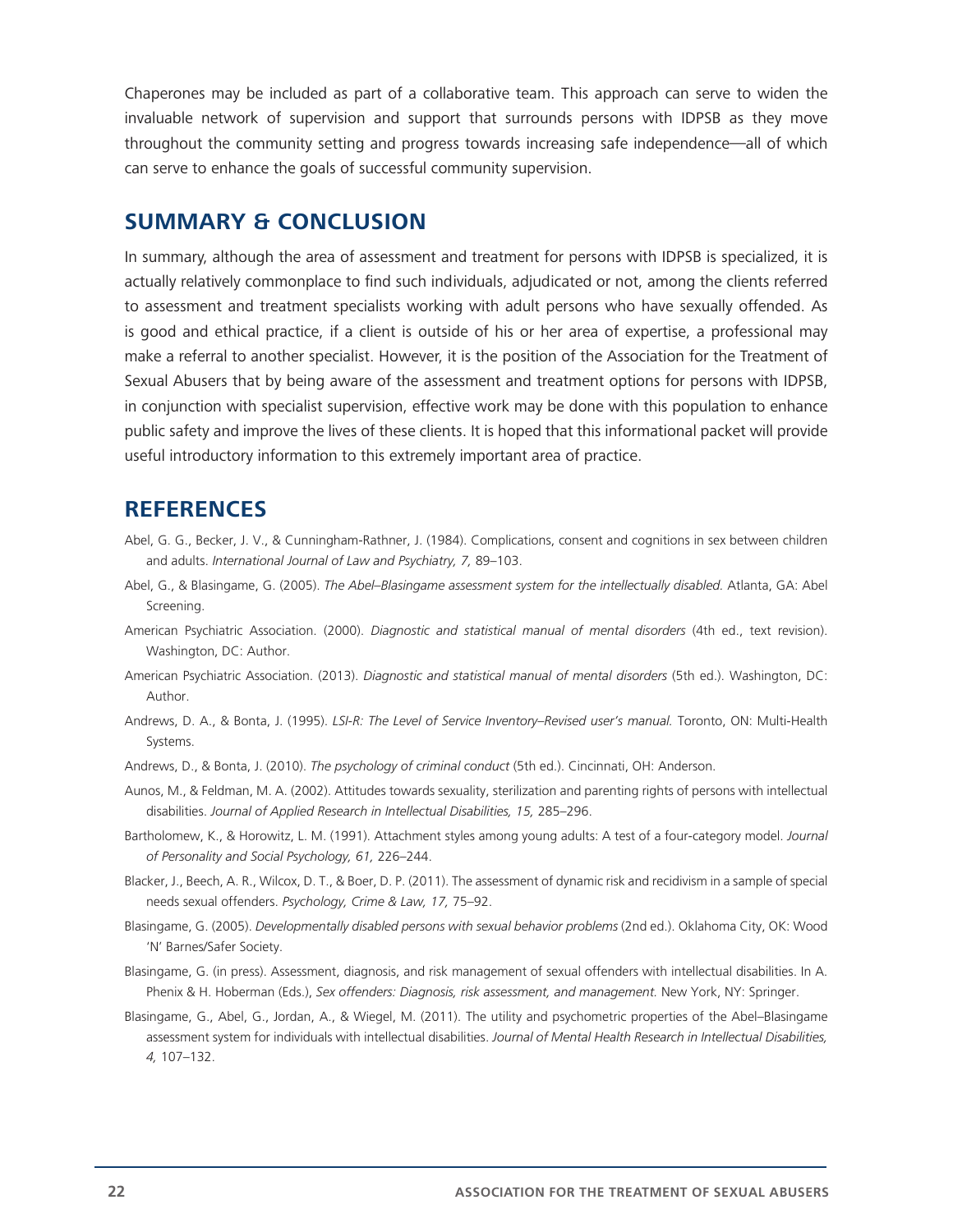- Boer, D. P., Haaven, J. L., Lambick, F., Lindsay, W. R., McVilly, K., Sakdalan, J., & Frize, M. (2012). *ARMIDILO-S Manual: Web Version 1.0.* Available from www.armidilo.net
- Boer, D. P., Hart, S. D., Kropp, P. R., & Webster, C. D. (1997). *Manual for the Sexual Violence Risk-20: Professional guidelines for assessing risk of sexual violence.* Vancouver, BC: British Columbia Institute on Family Violence & Mental Health, Law and Policy Institute, Simon Fraser University.
- Boer, D. P., McVilly, K. R., & Lambick, F. (2007) Contextualising risk in the assessment of intellectually disabled individuals. *Sexual Offender Treatment, 2*(2), 1–4.
- Boer, D., Tough, S., & Haaven, J. (2004). Assessment of risk manageability of intellectually disabled sex offenders. *Journal of Applied Research in Intellectual Disabilities, 17,* 275–283.
- Bray, D. (1997). *The Sex Offender's Opinion Test (SOOT)* (Unpublished manuscript). North Warwickshire, UK: NHS Trust.
- Bray, D., & Foreshaw, N. (1996). *Sex Offender's Self-Appraisal Scale: Version 1.1.* Preston, Lancashire Care, UK: NHS Trust.
- Broxholme, S. L., & Lindsay, W. R. (2003). Development and preliminary evaluation of a questionnaire on cognitions related to sex offending for use with individuals who have mild intellectual disabilities. *Journal of Intellectual Disability Research, 47,* 472–482.
- Center for Sex Offender Management. (2012, March 20). *Community supervision of the sex offender: An overview of current and promising practices.* Retrieved from http://www.csom.org/pubs/supervision2.html
- Chivers, J., & Mathieson, S. (2000). Training in sexuality and relationship: An Australian model. *Sexuality and Disability, 18,* 73–80.
- Coleman, E., & Haaven, J. (2001). Assessment & treatment of the intellectually disabled sex offender. In M. S. Carich & S. Mussack (Eds.), *Handbook on sex offender treatment* (pp. 193–209). Brandon, VT: Safer Society Press.
- Cumming, G., & Buell, M. (1997). *Supervision of the sex offender* (2nd ed.). Brandon, VT: Safer Society Press.
- Dukes, E., & McGuire, B. E. (2009). Enhancing capacity to make sexuality-related decisions in people with an intellectual disability. *Journal of Intellectual Disability Research, 53,* 727–734.
- Duwe, G., & Freske, P. J. (2012). Using logistic regression modeling to predict sexual recidivism: The Minnesota Sex Offender Screening Tool–3 (MnSOST-3). *Sexual Abuse: Journal of Research and Treatment, 24,* 350–377.
- D'Zurilla, T. J., Nezu, A. M., & Maydeu-Olivares, A. (2002). *The Social Problem-Solving Inventory–Revised (SPSI-R): Technical manual.* North Tonawanda, NY: MHS.
- Finkelhor, D., & Jones, L. M. (2004). *Explanations for the decline in child sexual abuse cases.* Washington, DC: U.S. Department of Justice, Office of Justice Programs, Office of Juvenile Justice and Delinquency Prevention.
- Freund, K., & Blanchard, R. (1989). Phallometric diagnosis of pedophilia. *Journal of Consulting and Clinical Psychology, 57,* 1–6.
- Galea, J., Butler, J., Iacono, T., & Leighton, D. (2004). The assessment of sexual knowledge in people with intellectual disability. *Journal of Intellectual and Developmental Disability, 29*, 350–365.
- Griffiths, D., Quinsey, V., & Hingsburger, D. (1989). *Changing inappropriate sexual behavior: A community-based approach for persons with developmental disabilities.* Baltimore, MD: Brookes.
- Griffiths, D., & Lunsky, Y. (2003). *Socio-Sexual Knowledge and Attitudes Assessment Tool (SSKAAT-R).* Wood Dale, IL: Stoelting.
- Guay, J. P., Ouimet, M., & Proulx, J. (2005). On intelligence and crime: A comparison of incarcerated sex offenders and serious non-sexual violent criminals. *International Journal of Law and Psychiatry, 28,* 405–417.
- Guidry, L. L., & Saleh, F. M. (2004). Clinical considerations of paraphilic sex offenders with co-morbid psychiatric conditions. *Sexual Addiction & Compulsivity Journal, 11,* 21–34.
- Haaven, J. (2006). Suggested treatment outline using the Old Me/New Me model. In G. Blasingame (Ed.), *Practical treatment strategies for forensic clients with severe and sexual behavior problems among persons with developmental disabilities.*  Oklahoma City, OK: Wood 'N' Barnes/Safer Society Press.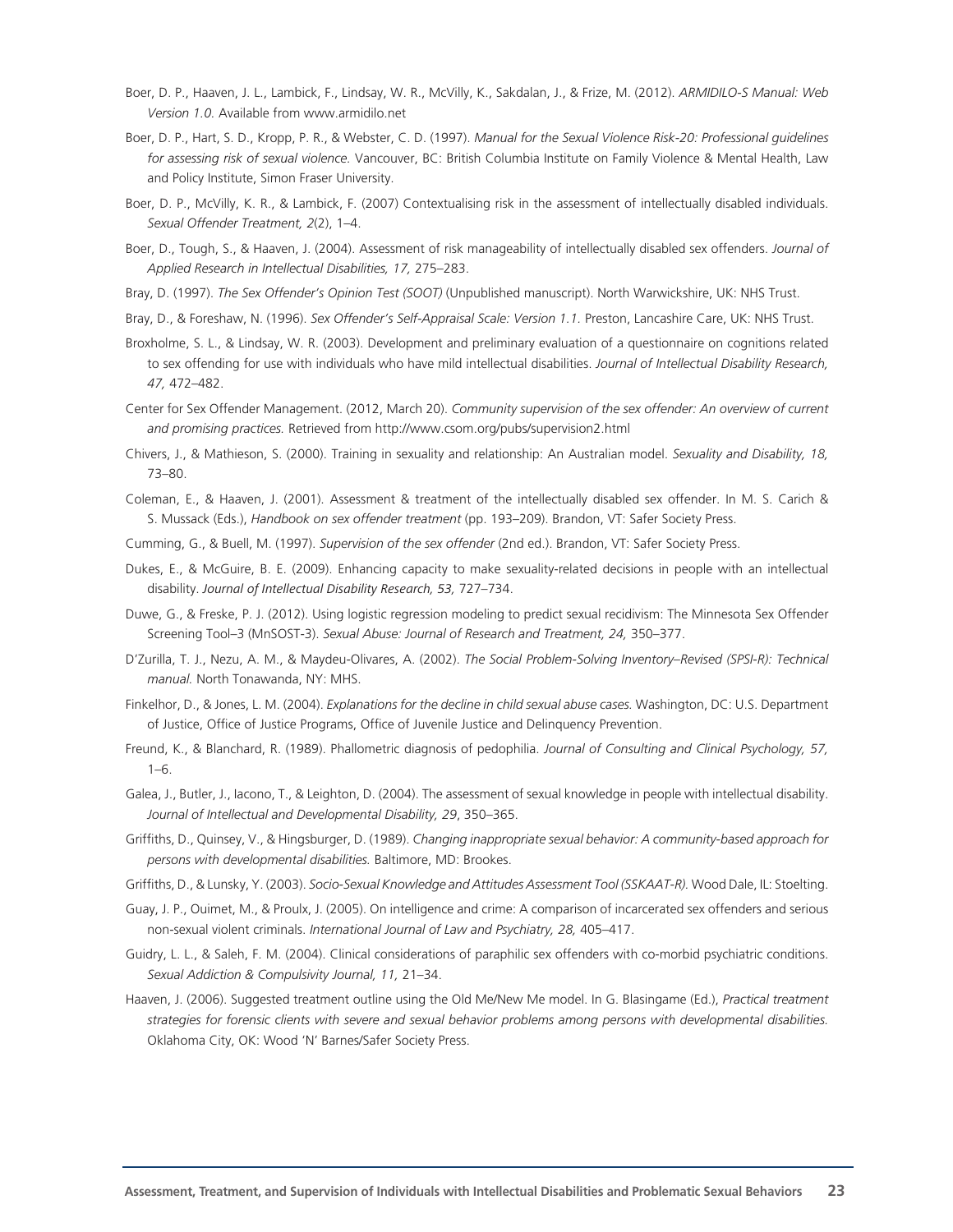- Haaven, J. (2006). Evolution of Old/New Me model. In G. Blasingame (Ed.), *Practical treatment strategies for forensic clients*  with severe and sexual behavior problems among persons with developmental disabilities. Oklahoma City, OK: Wood 'N' Barnes/Safer Society Press.
- Haaven, J., & Coleman, E. M. (2000). Treatment of the intellectually disabled sex offender. In T. Ward, S. Hudson, & D. R. Laws (Eds.), *Remaking relapse prevention with sex offenders* (pp. 369–388). Thousand Oaks, CA: Sage Press.
- Haaven, J., Little, R., & Petre-Miller, D. (1990). *Treating intellectually disabled sex offenders: A model residential program.*  Orwell, VT: Safer Society Press.
- Hansen, K., & Kahn, T. (2005). *Footprints: Steps to a healthy life.* Brandon, VT: Safer Society Press.
- Hanson, R. K. (1997). *The development of a brief actuarial risk scale for sexual offense recidivism* (User Report 1997-04). Ottawa, ON: Department of the Solicitor General of Canada.
- Hanson, R. K., & Bussière, M. T. (1998). Predicting relapse: A meta-analysis of sexual offender recidivism studies. *Journal of Consulting and Clinical Psychology, 66,* 348–362.
- Hanson, R. K., Bourgon, G., Helmus, L., & Hodgson, S. (2009). The principles of effective correctional treatment also apply to sexual offenders: A meta-analysis. *Criminal Justice and Behavior, 36,* 865–891.
- Hanson, R. K., & Harris, A. J. R. (2001). A structured approach to evaluating change among sexual offenders. *Sexual Abuse: A Journal of Research and Treatment, 13,* 105–122.
- Hanson, R. K., Harris, A. J. R., Scott, T. L., & Helmus, L. (2007). *Assessing the risk of sex offenders on community supervision: The Dynamic Supervision Project* (User Report 2007-05). Ottawa, ON: Public Safety Canada.
- Hanson, R. K., & Morton-Bourgon, K. E. (2005). The characteristics of persistent sex offenders: A meta-analysis of recidivism studies. *Journal of Consulting and Clinical Psychology, 73,* 1154–1163.
- Hanson, R. K., Sheahan, C. L., & VanZuylen, H. (2013). Static-99 and RRASOR predict recidivism among developmentally delayed sexual offenders: A cumulative meta-analysis. *Sexual Offender Treatment, 8.* Retrieved from http://www.static99. org/pdfdocs/Research-HansonEtAl(2013)DDSORiskAssessment-2013-10-25.pdf
- Hanson, R. K., & Thornton, D. (2000). Improving risk assessments for sex offenders: A comparison of three actuarial scales. *Law and Human Behavior, 24,* 119–136.
- Hare, R. D. (2003). *Hare Psychopathy Checklist–Revised (PCL-R)–2nd ed. Technical manual.* Toronto, ON: Multi-Health Systems.
- Harris, A. J. R., & Tough, S. E. (2004). Should actuarial risk assessments be used with sex offenders who are intellectually disabled? *Journal of Applied Research in Intellectual Disabilities, 17,* 235–241.
- Hayes, S. C. (2012). People with intellectual and developmental disabilities in the criminal justice system. In J. K. Luiselli (Ed.), The handbook of high-risk challenging behaviors in people with intellectual and developmental disabilities (pp. 211–228). Baltimore, MD: Brookes.
- Helmus, L. (2009). *Re-norming Static-99 recidivism estimates: Exploring base rate variability across sex offender samples* (Master's thesis). Retrieved from ProQuest Dissertations and Theses database. (UMI No. MR58443)
- Helmus, L., Thornton, D., Hanson, R. K., & Babchishin, K. M. (2012). Improving the predictive accuracy of STATIC-99 and STATIC-2002 with older sex offenders: Revised age weights. *Sexual Abuse: A Journal of Research and Treatment, 24,*  64–101.
- Hingsburger, D., Griffiths, D., & Quinsey, V., (1991). Detecting counterfeit deviance: Differentiating sexual deviance from sexual inappropriateness. *Habilitation Mental Health Care Newsletter, 10,* 51–54.
- Horton, T., & Frugoli, T. (2001). *Healthy choices: Creative ideas for working with sex offenders with developmental disabilities.*  Retrieved from www.healthychoices4dd.com
- Jones, J. (2007). Persons with intellectual disabilities in the criminal justice system: Review of issues. *International Journal of Offender Therapy and Comparative Criminology, 51,* 723–733.
- Keeling, J. A., Rose, J. L., & Beech, A. R. (2006). A comparison of the application of the self-regulation model of the relapse process for mainstream and special needs sexual offenders. *Sexual Abuse: A Journal of Research and Treatment, 18,*  373–382.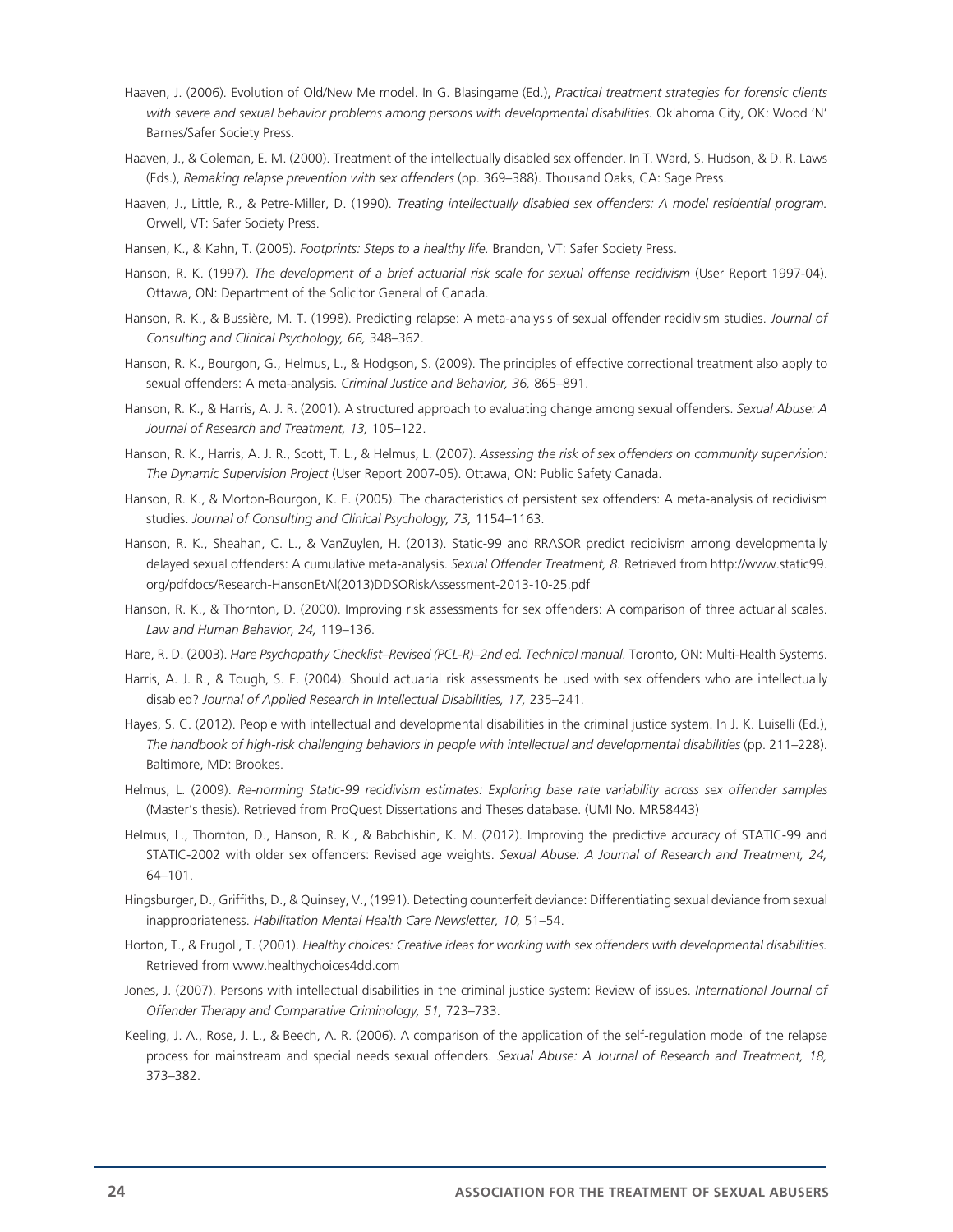- Keeling, J. A., Beech, A. R., & Rose, J. L. (2007). Assessment of intellectually disabled sexual offenders: The current position. *Aggression and Violent Behavior, 12,* 229–241.
- Kolton, D. J. C., Boer, A., & Boer, D. P. (2001). A revision of the Abel and Becker Cognition Scale for intellectually disabled sex offenders. *Sexual Abuse: A Journal of Research and Treatment, 13,* 217–219.
- Lindsay, W. R. (2005). Model underpinning treatment for sex offenders with mild intellectual disability: Current theories of sex offending. *Mental Retardation, 43,* 428–441.
- Lindsay, W. R. (2009). *The treatment of sex offenders with developmental disabilities.* Chichester, UK: Wiley.
- Lindsay, W. R., Hogue, T. E., Taylor, J. L., Steptoe, L., Mooney, P., O'Brien, G., … Smith, A. H. (2008). Risk assessment in offenders with intellectual disability: A comparison across three levels of security. *International Journal of Offender Therapy & Comparative Criminology, 52,* 90–111.
- Lindsay, W., Steptoe, L., & Beech, A. (2008). The Ward and Hudson pathways model of sexual offense process applied to offenders with intellectual disability. *Sexual Abuse: A Journal of Research and Treatment, 20,* 379–392.
- Lindsay, W. R., Taylor, J. L. & Sturmey, P. (2004). *Offenders with developmental disabilities.* Chichester, UK: Wiley.
- Lofthouse, R. E., Lindsay, W. R., Totsika, V., Hasting, R. P., Boer, D. P., & Haaven, J. L. (2013). Prospective dynamic risk assessment of risk of sexual offending in individuals with an intellectual disability and a history of sexual offending behavior. *Journal of Applied Research in Intellectual Disabilities, 26,* 394–403.
- Lösel, F., & Schmucker, M. (2005). The effectiveness of treatment for sexual offenders: A comprehensive meta-analysis. *Journal of Experimental Criminology, 1,* 117–146.
- Lunsky, Y., Frijters, J., Griffiths, D. M., Watson, S. L., & Williston, S. (2007). Sexual knowledge and attitudes of men with intellectual disability who sexually offend. *Journal of Intellectual and Developmental Disability, 32,* 74–81.
- Mann, R. E., Hanson, R. K., & Thornton, D. (2010). Assessing risk for sexual recidivism: Some proposals on the nature of psychologically meaningful risk factors. *Sexual Abuse: A Journal of Research and Treatment, 22,* 191–217.
- McGrath, R. J., Lasher, M. P., & Cumming, G. F. (2012b). The Sex Offender Treatment Intervention and Progress Scale (SOTIPS): Psychometric properties and incremental predictive validity with Static-99R. *Sexual Abuse: A Journal of Research and Treatment, 24,* 431–458.
- McGrath, R., Livingston, J., & Falk, G. (2007). A structured method of assessing dynamic risk factors among sexual abusers with intellectual disabilities. *American Journal on Mental Retardation, 112,* 221–229.
- Michie, A., Lindsay, W., Martin, V., & Grieve, A. (2006). A test of counterfeit deviance: A comparison of sexual knowledge in groups of sex offenders with intellectual disability and controls. *Sexual Abuse: A Journal of Research and Treatment, 18,*  271–279.
- Miller, W. R., & Rollnick, S. (2002). *Motivational interviewing* (2nd ed.). New York, NY: Guilford Press.
- Monahan, J. (1981). *Predicting violent behavior: An assessment of clinical techniques.* Thousand Oaks, CA: Sage.
- Morrissey, C., Mooney, P., Hogue, T., Lindsay, W., & Taylor, J. (2007). Predictive validity of the PCL-R of offenders with intellectual disability in a high security hospital: Treatment progress. *Journal of Intellectual & Developmental Disability, 32,* 125–133.
- Murphy, W. D., Coleman, E. M., & Haynes, M. R. (1983). Treatment and evaluation issues with the mentally retarded sex offender. In J. G. Greer & I. R. Stuart (Eds.), *The sexual aggressor: Current perspectives in treatment* (pp. 22–41). New York, NY: Van Nostrand Reinholt.
- Nichols, H., & Molinder, I. (2000). *Multiphasic Sex Inventory Manual-II.* Tacoma, WA: Author.
- Novaco, R. W. (2003). *The Novaco Anger Scale and Provocation Inventory (NAS-PI).* Los Angeles, CA: Western Psychological Services.
- Olver, M. E., Wong, S. C., Nicholaichuk, T., & Gordon, A. (2007). The validity and reliability of the Violence Risk Scale–Sexual offender version: Assessing sex offender risk and evaluating therapeutic change. *Psychological Assessment, 19,* 318–329.
- Patton, J. H., Stanford, M. S., & Barratt, E. S. (1995). Factor structure of the Barratt Impulsiveness Scale. *Journal of Clinical Psychology, 51,* 768–774.